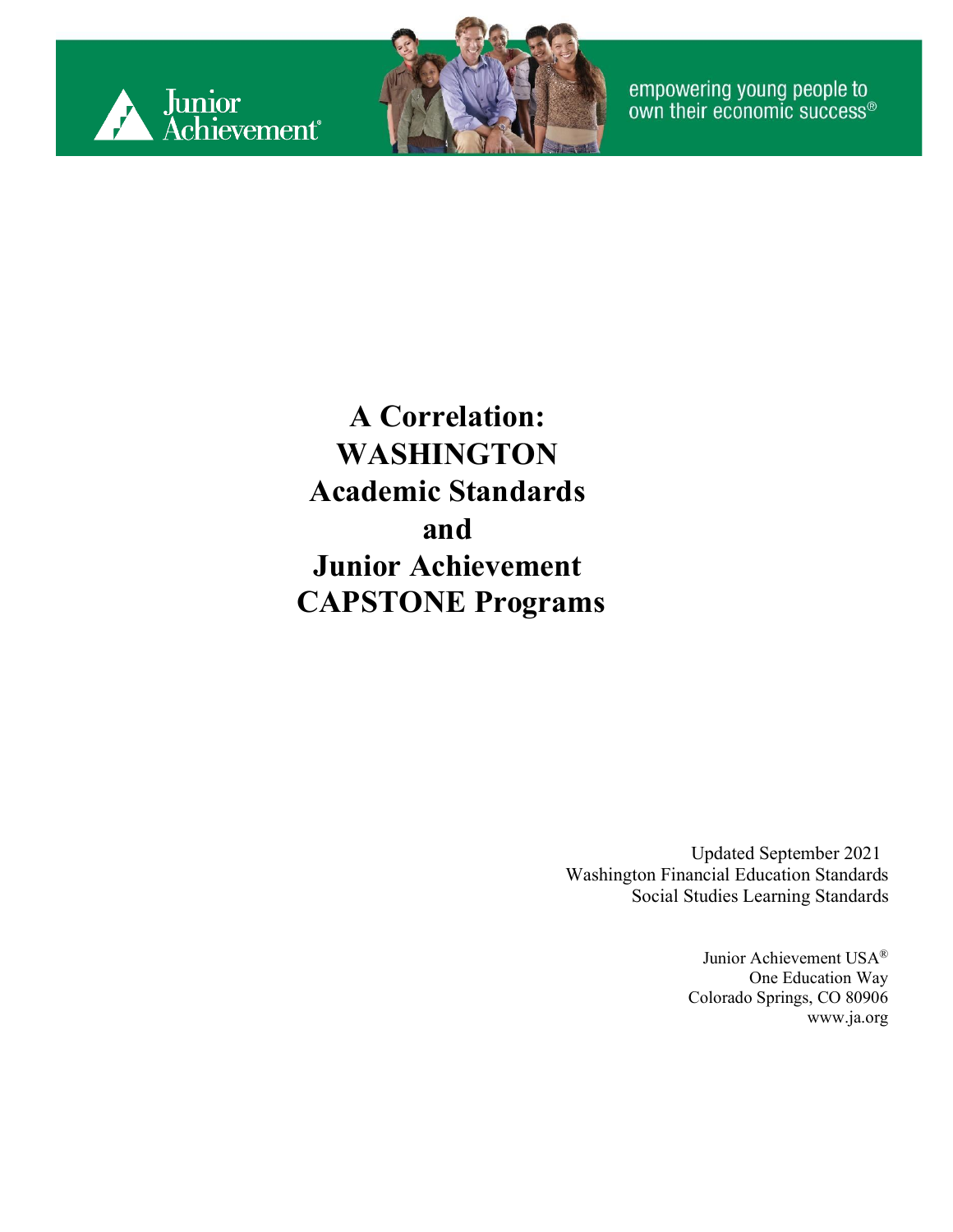#### **Overview**

The following correlation features the knowledge and skills that students are introduced to in JA Capstone Programs and how they correspond to Washington state Social Studies Framework and Financial Education standards. The correlation is not meant to be exhaustive, nor is it intended to infer that any one resource will completely address any given standard. It is designed to show how *JA BizTown®* and *JA Finance Park®* will enhance or complement efforts to meet educational standards. Alternate delivery methods, such as student self-guided, cover the same learning objectives for social studies standards and the JA Pathway Competencies. However, the varied implementation models may cause slight variation in English Language Arts and Mathematics correlations.

*JA BizTown* encompasses important elements of work readiness, entrepreneurship, and financial literacy, providing students with a solid foundation of business, economics, and free enterprise education. Through daily lessons, hands-on activities, and active participation in a simulated community designed to support differentiated learning styles, students develop a strong understanding of the relationship between what they learn in school and successful participation in an economy. *JA BizTown* helps prepare students for a lifetime of learning and academic achievement.

*JA BizTown Adventures* is an alternative (or supplement) to the simulated community experience when students do not have access to a facility. It provides the same great social studies, work readiness, entrepreneurship, and financial literacy concepts in an online selfguided format. *JA BizTown Adventures* can be easily used in remote implementation and independent study when combined with the student self-guided implementation of the *JA BizTown* curriculum. Both implementation options augment students' core curriculum in social studies, English language arts, and mathematics. Throughout the programs, students use critical-thinking skills to learn about key concepts as they explore and enhance their understanding of free enterprise.

*JA Finance Park* lessons address fundamental financial literacy and economic concepts, explore career interests and opportunities, and develop work-readiness skills. The lessons. culminate in a hands-on budgeting simulation that includes decisions related to income, expenses, savings, and credit.

The *JA Finance Park* program provides two curriculum levels: Entry Level and Advanced. The Entry Level curriculum is geared towards students who are new to personal finance or have never taken a financial literacy class. The JA Finance Park Advanced curriculum is geared towards high school students, and those with some prior knowledge of personal finances, allowing students a peek at their future financial decisions. All curriculum options provide educators a method of delivery that will best meet the needs of their students and culminate with a visit to JA Finance Park, a realistic on-site or mobile facility, where students engage with volunteers and put into practice what they've learned by developing a personal budget. JA Finance Park simulation is also available virtually in the classroom,

JA Finance Park Entry Level offers three implementations' options:

- Traditional classroom format educator-led presentation
- Project-Based Learning (PBL) format structured to include student group and independent work and a culminating project
- Student-self guided format designed for remote implementation and independent learning

JA Finance Park Advanced offers a teacher-led blended classroom curriculum with a number of optional self-guided extension activities.

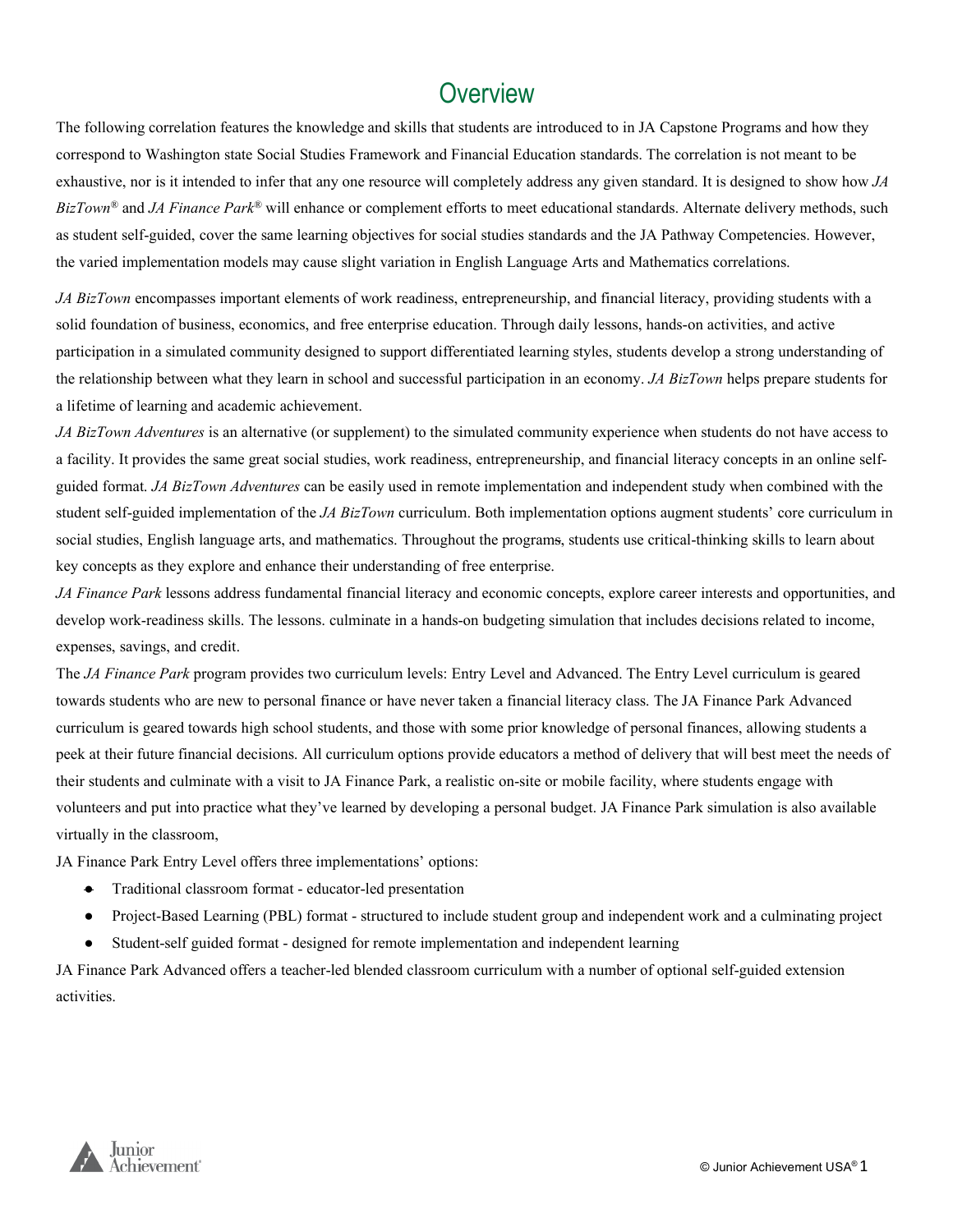| <b>Unit Description and Learning</b><br><b>Objectives</b>                                                                                                                                                                                                                                                                                                                                                                                                                                                                                                                                                                                                                                                                                                                                                                                                                                                                                                                                                                                                                                           | <b>Social Studies</b>                                                                                                                                                                                                                                                                                                                                                                                                                                                                              | <b>Financial Education</b>                                                                                                                                                                                                                                                                                                                                                                                                                                                                                                                                                                                                                                                                                                                                                                                                                                                                                            | <b>English</b><br><b>Language Arts</b>                                                                                                                                                                                         | <b>Math</b>                                                                                                                                        |
|-----------------------------------------------------------------------------------------------------------------------------------------------------------------------------------------------------------------------------------------------------------------------------------------------------------------------------------------------------------------------------------------------------------------------------------------------------------------------------------------------------------------------------------------------------------------------------------------------------------------------------------------------------------------------------------------------------------------------------------------------------------------------------------------------------------------------------------------------------------------------------------------------------------------------------------------------------------------------------------------------------------------------------------------------------------------------------------------------------|----------------------------------------------------------------------------------------------------------------------------------------------------------------------------------------------------------------------------------------------------------------------------------------------------------------------------------------------------------------------------------------------------------------------------------------------------------------------------------------------------|-----------------------------------------------------------------------------------------------------------------------------------------------------------------------------------------------------------------------------------------------------------------------------------------------------------------------------------------------------------------------------------------------------------------------------------------------------------------------------------------------------------------------------------------------------------------------------------------------------------------------------------------------------------------------------------------------------------------------------------------------------------------------------------------------------------------------------------------------------------------------------------------------------------------------|--------------------------------------------------------------------------------------------------------------------------------------------------------------------------------------------------------------------------------|----------------------------------------------------------------------------------------------------------------------------------------------------|
| Unit 1: Financial Literacy<br>You must have money to spend<br>money. Students need to understand<br>this fundamental concept of earning<br>and spending if they are to grasp the<br>importance of sound personal finance.<br>This unit introduces students to bank<br>services and practices that will help<br>them to be successful in <i>JA BizTown</i><br>and in life.<br>Objectives:<br><b>Students will:</b><br>• Extrapolate services offered by<br>financial institutions<br>• Complete a bank account<br>application<br>• Demonstrate an ability to<br>endorse a paycheck<br>• Complete a deposit ticket<br>• Maintain a check register<br>correctly<br>• Describe the consequences of<br>insufficient funds<br>• Write and sign checks<br>· State the benefit of an interest-<br>earning savings account<br>• Explain how money in a savings<br>account grows<br>• Explore the differences between<br>checks, debit cards, and credit<br>cards<br>• Explain how money changes<br>hands when a debit card is used<br>• Demonstrate use of a check<br>register to record a debit<br>purchase | E1.4.3 Compare positive<br>and negative incentives that<br>influence the decisions<br>people make.<br>E1.5.3 Evaluate the costs<br>and benefits of individual<br>choices.<br>E1.5.4 Evaluate positive<br>and negative incentives to<br>individuals and<br>communities that influence<br>the decisions people make.<br>E3.5.3 Explain what<br>interest rates are.<br>E1.6-8.1 Analyze the costs<br>and benefits of economic<br>choices made by groups<br>and individuals in the past<br>or present. | 4.SS.7 Explain why people keep<br>money in banks and credit<br>unions.<br>4.SS.8 Describe how checks and<br>debit cards, gift cards, and credit<br>cards are used as payment<br>methods.<br>4.CD.1 Identify situations when<br>people might pay for certain<br>items in small amounts over<br>time.<br>4.CD.2 Summarize the<br>advantages and disadvantages of<br>using credit.<br>4.CD.3 Explain why using a<br>credit card is a form of<br>borrowing.<br>4.I.2 Compare the main features<br>and rates of return on basic<br>deposit accounts at local<br>financial institutions.<br>4.FD.1 Analyze money-handling<br>decisions that youth could face.<br>4.FD.4 Identify reliable sources<br>of information when comparing<br>products such as a bike.ELO<br>5.I.2 Demonstrate how to open a<br>basic deposit account at a<br>financial institution.<br>6.CD.1 Explain how debit cards<br>differ from credit cards. | Grade 4<br>RI.4.3<br>RI.4.4<br>RI.4.5<br>RI.4.7<br>SL.4.1<br>SL.4.3<br>L.4.4<br>Grade 5<br>RI.5.4<br>RI.5.5<br>RI.5.7<br>SL.5.1<br>L.5.1<br>L.5.3<br>L.5.4<br>Grade 6<br>RI.6.7<br>SL.6.1<br>SL.6.2<br>L.6.1<br>L.6.3<br>L.6.4 | Grade 4<br>$4.$ NBT $.3$<br>$4.$ NBT $.4$<br>Grade 5<br>5.NBT.5<br>5.NBT.7<br>Grade 6<br>6.NS.3<br><b>Mathematical</b><br>Practices 4-6<br>$1 - 7$ |

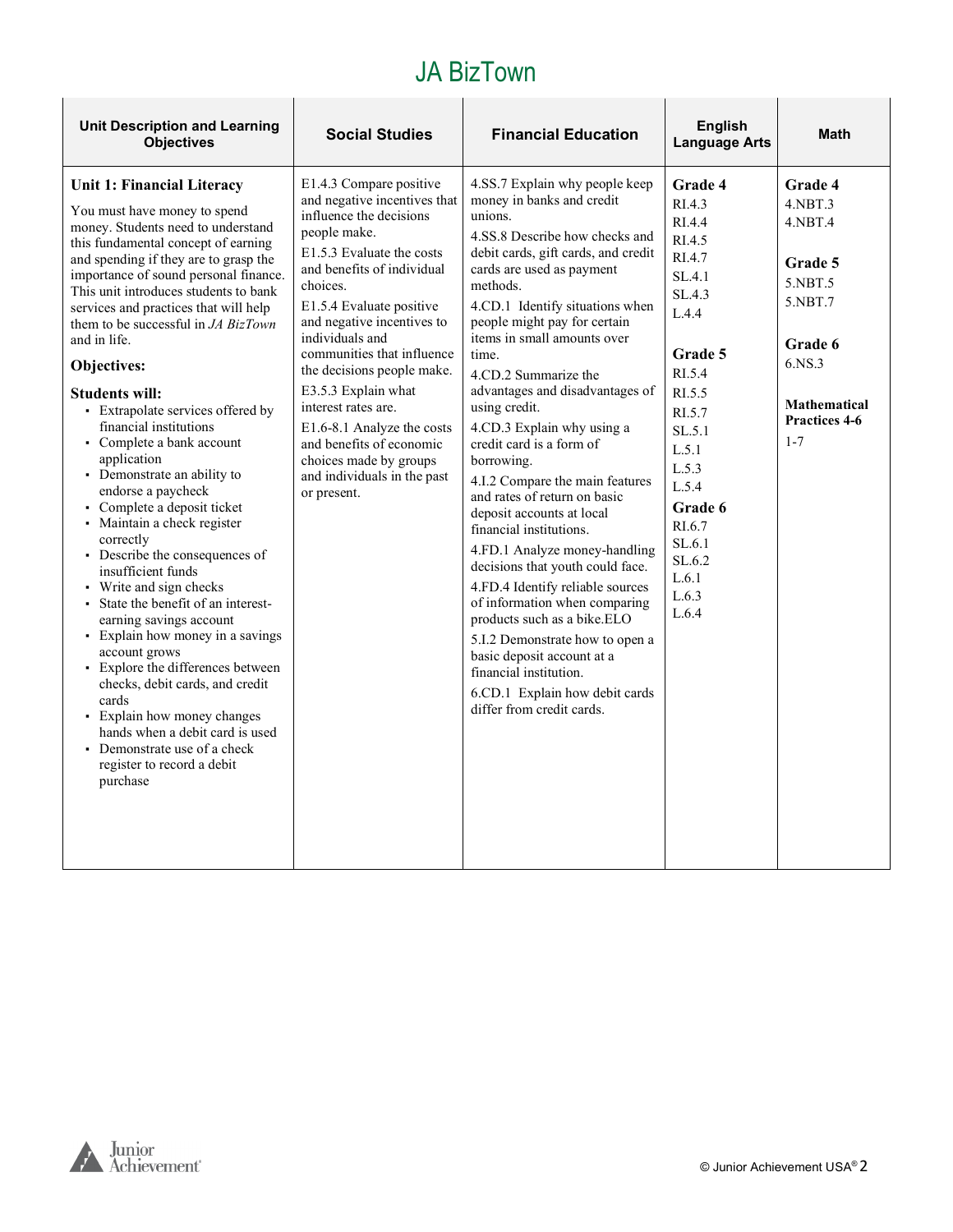| <b>Unit Description and Learning</b><br><b>Objectives</b>                                                                                                                                                                                                                                                                                                                                                                                                                                                                                                                                                                                                                                                                                                                                                                                                                                                                                                                                                                                                                                                                  | <b>Social Studies</b>                                                                                                                                                                                                                                                                                                                                                                                                                                                                                                                                                                                                                                                                                                                                                                                                                                                                                                                                                                                                                                                                                                                                                                                                                                               | <b>Financial Education</b>                                                                                                                                                                                                        | <b>English</b><br>Language<br>Arts                                                                                                                                                                                                            | Math                                                                                                                    |
|----------------------------------------------------------------------------------------------------------------------------------------------------------------------------------------------------------------------------------------------------------------------------------------------------------------------------------------------------------------------------------------------------------------------------------------------------------------------------------------------------------------------------------------------------------------------------------------------------------------------------------------------------------------------------------------------------------------------------------------------------------------------------------------------------------------------------------------------------------------------------------------------------------------------------------------------------------------------------------------------------------------------------------------------------------------------------------------------------------------------------|---------------------------------------------------------------------------------------------------------------------------------------------------------------------------------------------------------------------------------------------------------------------------------------------------------------------------------------------------------------------------------------------------------------------------------------------------------------------------------------------------------------------------------------------------------------------------------------------------------------------------------------------------------------------------------------------------------------------------------------------------------------------------------------------------------------------------------------------------------------------------------------------------------------------------------------------------------------------------------------------------------------------------------------------------------------------------------------------------------------------------------------------------------------------------------------------------------------------------------------------------------------------|-----------------------------------------------------------------------------------------------------------------------------------------------------------------------------------------------------------------------------------|-----------------------------------------------------------------------------------------------------------------------------------------------------------------------------------------------------------------------------------------------|-------------------------------------------------------------------------------------------------------------------------|
| Unit 2: Community and<br><b>Economy</b><br>Students explore their role as citizens<br>of a community. They are introduced<br>to the concept of the circular flow of<br>money and goods in an economy.<br>They define basic economic concepts<br>and discuss the impact of taxes and<br>philanthropy.<br>Objectives:<br><b>Students will:</b><br>• Define various vocabulary terms<br>· Explain how good citizens have a<br>sense of responsibility to others<br>and to their community<br>· Identify goods, services, and<br>resources (human, natural, and<br>capital)<br>• Demonstrate the circular flow of<br>an economy<br>• Discover the function of<br>businesses in producing goods<br>and services<br>• Define scarcity and learn more<br>about free enterprise<br>• Identify the three basic economic<br>questions (what, how, and for<br>whom to produce)<br>• Understand why people pay taxes<br>• Define gross pay and net pay<br>• Calculate tax by multiplying with<br>decimals<br>· Differentiate between public<br>goods and services and private<br>goods and services<br>• Give examples of philanthropy | C2.4.1 Distinguish the<br>responsibilities and power of<br>state, local, and tribal<br>government.<br>C <sub>2</sub> .4.2 Describe how and<br>why local, state, and tribal<br>governments make, interpret,<br>and carry out policies, rules,<br>and laws.<br>C4.3.1 Recognize that civic<br>participation involves being<br>informed about public issues,<br>taking action, and voting in<br>elections.<br>E2.4.3 Identify examples of<br>the variety of resources<br>(human capital, physical<br>capital, and natural resources)<br>that are used to produce<br>goods and services in<br>Washington state.<br>E2.5.2 Identify examples of<br>the variety of resources<br>(human capital, physical<br>capital, and natural resources)<br>that are used to produce<br>goods and services.<br>E3.4.1 Describe how people<br>and businesses support<br>Washington state government<br>through taxation.<br>E3.4.2 Explain the meaning<br>of inflation, deflation, and<br>unemployment.<br>E3.4.3 Describe ways<br>government can improve<br>productivity by using capital<br>goods and human capital.<br>E3.6-8.1 Explain the role of<br>government in the world's<br>economies through the<br>creation of money, taxation,<br>and spending in the past or<br>present. | 5.EI.6 Identify common<br>types of payroll deductions.<br>5.EI.7 Calculate how<br>payroll deductions affect<br>take-home pay.<br>4.FD.4 Identify reliable<br>sources of information when<br>comparing products such as<br>a bike. | Grade 4<br>RI.4.7<br>W.4.8<br>SL.4.1<br>SL.4.2<br>SL.4.3<br>L.4.1<br>L.4.4<br>L.4.6<br>Grade 5<br>RI.5.7<br>W.5.8<br>SL.5.1<br>SL.5.2<br>SL.5.3<br>L.5.1<br>L.5.4<br>L.5.6<br>Grade 6<br>R.6.7<br>SL.6.1<br>SL.6.2<br>L.6.1<br>L.6.4<br>L.6.6 | Grade 4<br>4.MD.4<br>Grade 5<br>5.MD.2<br><b>Mathematical</b><br>Practices 4-6<br>1<br>$\overline{c}$<br>$\overline{4}$ |
|                                                                                                                                                                                                                                                                                                                                                                                                                                                                                                                                                                                                                                                                                                                                                                                                                                                                                                                                                                                                                                                                                                                            |                                                                                                                                                                                                                                                                                                                                                                                                                                                                                                                                                                                                                                                                                                                                                                                                                                                                                                                                                                                                                                                                                                                                                                                                                                                                     |                                                                                                                                                                                                                                   |                                                                                                                                                                                                                                               |                                                                                                                         |

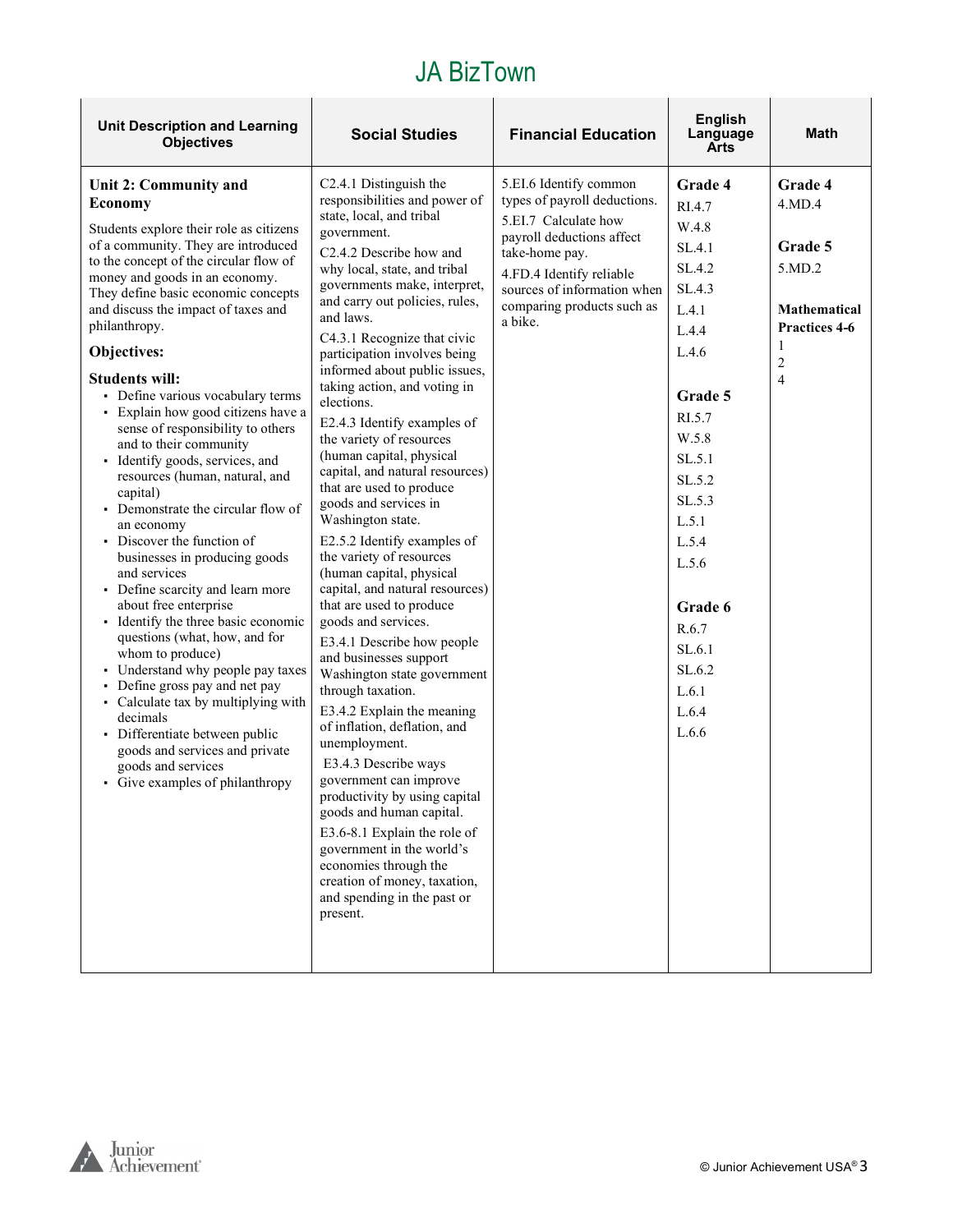| <b>Unit Description and Learning</b><br><b>Objectives</b>                                                                                                                                                                                                                                                                                                                                                                                                                                                                                                                                                                                                                                                                                                                                                                                                                                                                                                | <b>Social Studies</b>                                                                                                                                                                                                                                                                                                                                                                                                                                                                                                                                                                                                                                                       | <b>Financial Education</b>                                                                                                                                                                                                                                                                                                                                                                                                                                                                                                                                                                                                                                                                                                                                                         | <b>English</b><br>Language<br>Arts                                                                                                                                                         | <b>Math</b>                                                                                               |
|----------------------------------------------------------------------------------------------------------------------------------------------------------------------------------------------------------------------------------------------------------------------------------------------------------------------------------------------------------------------------------------------------------------------------------------------------------------------------------------------------------------------------------------------------------------------------------------------------------------------------------------------------------------------------------------------------------------------------------------------------------------------------------------------------------------------------------------------------------------------------------------------------------------------------------------------------------|-----------------------------------------------------------------------------------------------------------------------------------------------------------------------------------------------------------------------------------------------------------------------------------------------------------------------------------------------------------------------------------------------------------------------------------------------------------------------------------------------------------------------------------------------------------------------------------------------------------------------------------------------------------------------------|------------------------------------------------------------------------------------------------------------------------------------------------------------------------------------------------------------------------------------------------------------------------------------------------------------------------------------------------------------------------------------------------------------------------------------------------------------------------------------------------------------------------------------------------------------------------------------------------------------------------------------------------------------------------------------------------------------------------------------------------------------------------------------|--------------------------------------------------------------------------------------------------------------------------------------------------------------------------------------------|-----------------------------------------------------------------------------------------------------------|
| <b>Unit 3: Work Readiness</b><br>Citizens learn how their interests and<br>skills can lead to exciting careers.<br>They have an opportunity to assess<br>their own skills and interests and to<br>see what kinds of jobs are available at<br>JA BizTown. They have an<br>opportunity to fill out a job<br>application and experience the job<br>interview process.<br>Objectives:<br><b>Students will:</b><br>• Recognize their interests and<br>skills<br>• Explain the relevance of interests<br>and skills in career exploration<br>and planning<br>• Distinguish the differences<br>among the four primary career<br>types: people, ideas, data, and<br>things<br>• Categorize STEM careers into<br>different types<br>• Demonstrate appropriate<br>workplace behaviors<br>• Define resume, job interview,<br>and applicant<br>• Complete a job application<br>• Model appropriate business<br>greetings<br>• Demonstrate proper interview<br>skills | E1.4.1 Analyze and explain<br>the costs and benefits of<br>people's decisions to move<br>and relocate to meet their<br>needs and wants.<br>E1.4.2 Compare the costs and<br>benefits of individual<br>choices.<br>E1.4.3 Compare positive and<br>negative incentives that<br>influence the decisions<br>people make.<br>E1.5.3 Evaluate the costs and<br>benefits of individual<br>choices.<br>E1.5.4 Evaluate positive and<br>negative incentives to<br>individuals and communities<br>that influence the decisions<br>people make.<br>E4.5.3 Describe ways people<br>can increase productivity by<br>using improved capital goods<br>and improving their human<br>capital. | 4.EI.1 Analyze how<br>different jobs require<br>different skills, training, and<br>tools.<br>4.EI.2 Explain how an<br>individual's interests.<br>knowledge, and abilities can<br>affect job and career choice.<br>4.EI.3 Research jobs related<br>to a career of interest.<br>4.EI.7 Identify jobs children<br>can do to earn money.<br>5.EI.2 Complete a part-time<br>job application.<br>6.EI.1 Give an example of<br>how education and training<br>can affect lifetime income.<br>6.EI.2 List the education and<br>training requirements,<br>income potential, and<br>primary duties of at least<br>two jobs of interest.<br>6.EI.3 Identify individuals<br>who could provide positive<br>job references.<br>6.EL4 Label basic<br>components of a part-time<br>job application. | Grade 4<br>RI.4.4<br>SL.4.1<br>L.4.1<br>L.4.2<br>L.4.4<br>L.4.6<br>Grade 5<br>RI.5.4<br>SL.5.1<br>L.5.1<br>L.5.2<br>L.5.4<br>L.5.6<br>Grade 6<br>SL 6.1<br>L.6.1<br>L.6.2<br>L6.4<br>L.6.6 | Grade 4<br>4.MD.4<br>Grade 5<br>5.MD.2<br><b>Mathematical</b><br>Practices 4-6<br>$\mathfrak{D}$<br>$4-6$ |

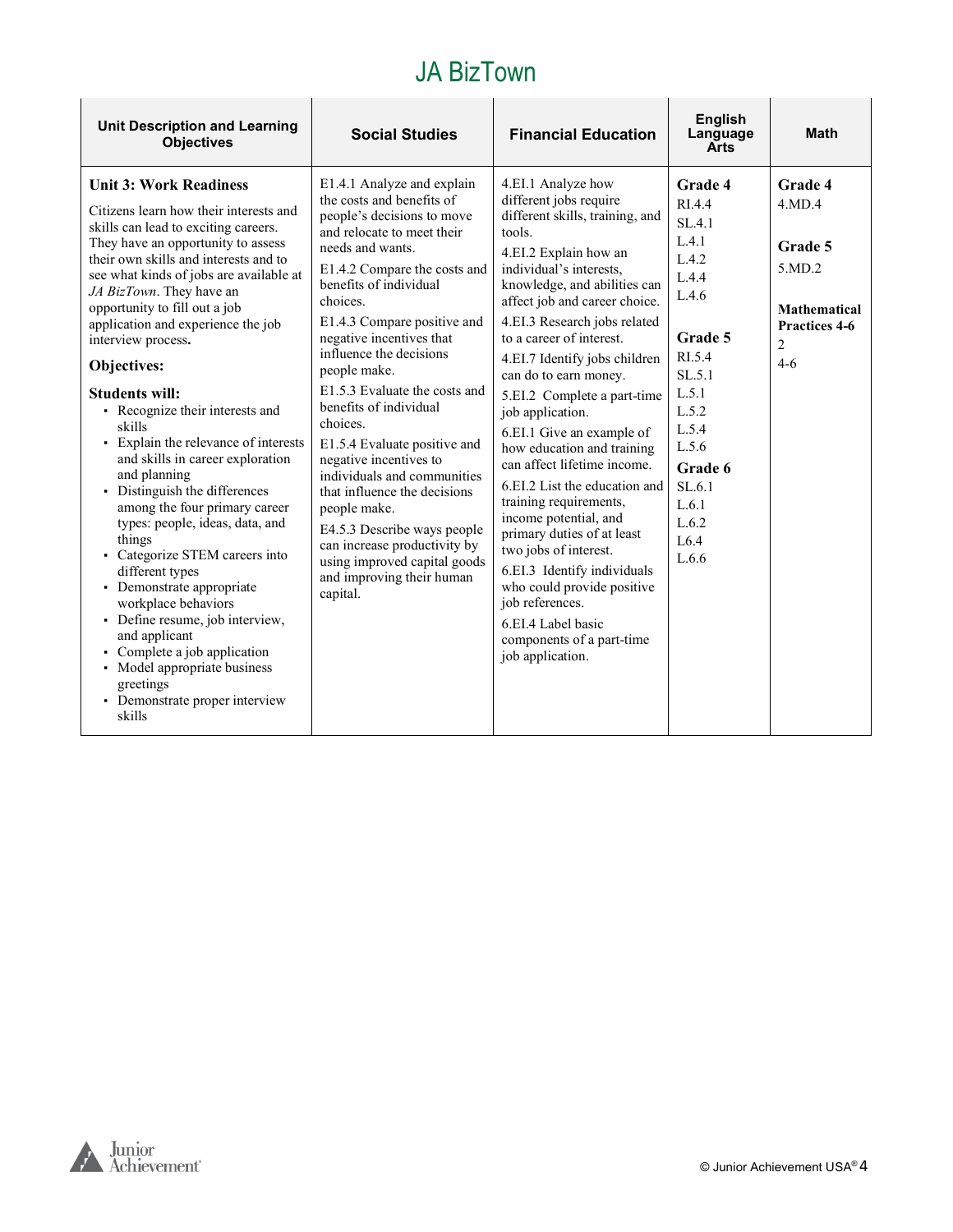| <b>Unit Description and Learning</b><br><b>Objectives</b>                                                                                                                                                                                                                                                                                                                                                                                                                                                                                                                                                                                                                                                                                                                                                                                                                                                                                                         | <b>Social Studies</b>                                                                                                                                                                                                                                                                                                                                                                                                                                                                                                                                                                                    | <b>Financial Education</b>                                                                                                                                                                                                                                                                                                                                                                                                                                            | <b>English</b><br>Language<br><b>Arts</b>                                                                                                                                                                                                              | <b>Math</b>                                                                                                                                    |
|-------------------------------------------------------------------------------------------------------------------------------------------------------------------------------------------------------------------------------------------------------------------------------------------------------------------------------------------------------------------------------------------------------------------------------------------------------------------------------------------------------------------------------------------------------------------------------------------------------------------------------------------------------------------------------------------------------------------------------------------------------------------------------------------------------------------------------------------------------------------------------------------------------------------------------------------------------------------|----------------------------------------------------------------------------------------------------------------------------------------------------------------------------------------------------------------------------------------------------------------------------------------------------------------------------------------------------------------------------------------------------------------------------------------------------------------------------------------------------------------------------------------------------------------------------------------------------------|-----------------------------------------------------------------------------------------------------------------------------------------------------------------------------------------------------------------------------------------------------------------------------------------------------------------------------------------------------------------------------------------------------------------------------------------------------------------------|--------------------------------------------------------------------------------------------------------------------------------------------------------------------------------------------------------------------------------------------------------|------------------------------------------------------------------------------------------------------------------------------------------------|
| <b>Unit 4: Business Management</b><br>Citizens prepare for their visit to $JA$<br>BizTown by working in business teams to<br>learn about key factors in operating a<br>business, such as teamwork, operation costs,<br>pricing, and advertising.<br>Objectives:<br><b>Students will:</b><br>• Describe costs associated with<br>operating a business<br>• Calculate business expenses<br>Use teamwork to create a paragraph<br>that describes a business<br>• Define selling price, revenue, and<br>inventory<br>Describe factors that affect selling<br>$\blacksquare$<br>price<br>Explain the relationship between<br>$\blacksquare$<br>revenue, costs, and profit<br>Define advertising<br>Describe characteristics of effective<br>advertising<br>• Acknowledge how effective teamwork<br>and cooperation enhance business<br>teams<br>Appreciate how careful completion of<br>$\blacksquare$<br>details ensures a more successful JA<br><b>BizTown</b> visit | E2.4.4 Explain why<br>individuals and businesses<br>specialize and trade in<br>Washington state. E2.4.5<br>Explain the relationship<br>between investment in<br>human capital,<br>productivity, and future<br>incomes.<br>E2.5.3 Explain why<br>individuals and businesses<br>specialize and trade.<br>E2.5.4 Explain the<br>relationship between<br>investment in human<br>capital, productivity, and<br>future incomes.<br>E <sub>2.6</sub> -8.1 Describe the<br>production, distribution,<br>and consumption of goods,<br>services, and resources in<br>societies from the past or in<br>the present. | 5.EI.6 Identify common<br>types of payroll deductions.<br>4.FD.5 Investigate ways to<br>verify a claim expressed in<br>advertising for a product.<br>5.FD.4 Analyze the<br>strengths and weaknesses<br>of various online and<br>printed sources of product<br>information.<br>5.FD.5 Examine the data<br>used in an advertising<br>claim.<br>5.FD.6 Determine whether<br>information sources are<br>accurate and reliable when<br>comparing products and<br>services. | <b>Grade 4</b><br>W.4.1<br>W.4.2<br>W.4.4<br>SL.4.1<br>L.4.1<br>L.4.3<br>L.4.4<br>L.4.6<br>Grade 5<br>W.5.1<br>W.5.2<br>W.5.4<br>SL.5.1<br>L.5.1<br>L.5.3<br>L.5.4<br>L.5.6<br>Grade 6<br>W.6.1<br>W.6.4<br>SL.6.1<br>L.6.1<br>L.6.3<br>L.6.4<br>L.6.6 | Grade 4<br>$4.$ NBT $.5$<br>Grade 5<br>5.NBT.5<br><b>Grade 6</b><br>6.NS.2<br>6.NS.3<br><b>Mathematical</b><br><b>Practices 4-6</b><br>$1 - 7$ |

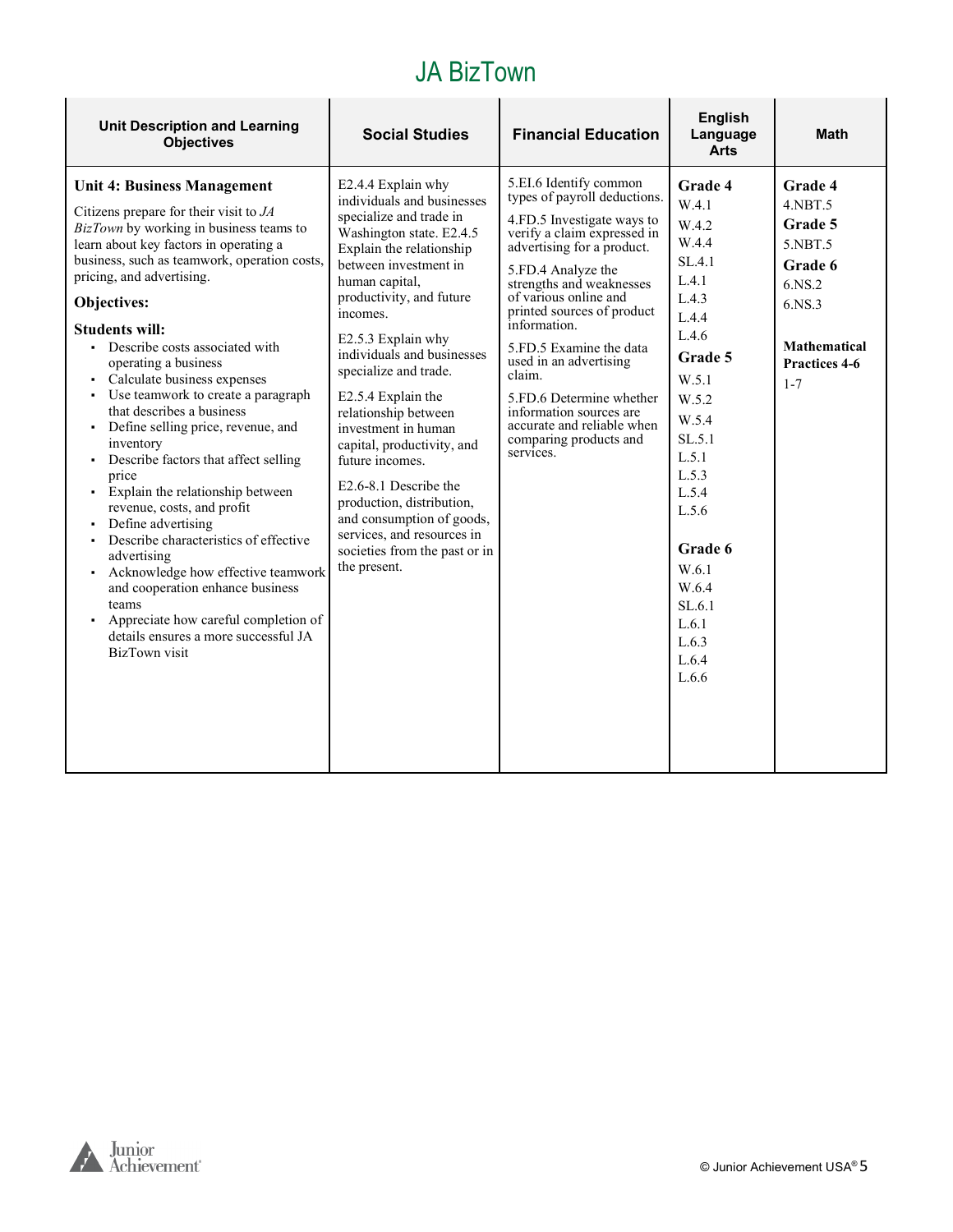| <b>Unit Description and Learning</b><br><b>Objectives</b>                                                                                                                                                                                                                                                                                                                                                                                                                                                                                                                                                                                                                                                                                                                                                                                                                                                                        | <b>Social Studies</b>                                                                                                                                                                                                                                                                                                        | <b>Financial Education</b>                                                                                                                                                                     | <b>English</b><br>Language<br><b>Arts</b>                                                                                                                                  | <b>Math</b>                                                           |
|----------------------------------------------------------------------------------------------------------------------------------------------------------------------------------------------------------------------------------------------------------------------------------------------------------------------------------------------------------------------------------------------------------------------------------------------------------------------------------------------------------------------------------------------------------------------------------------------------------------------------------------------------------------------------------------------------------------------------------------------------------------------------------------------------------------------------------------------------------------------------------------------------------------------------------|------------------------------------------------------------------------------------------------------------------------------------------------------------------------------------------------------------------------------------------------------------------------------------------------------------------------------|------------------------------------------------------------------------------------------------------------------------------------------------------------------------------------------------|----------------------------------------------------------------------------------------------------------------------------------------------------------------------------|-----------------------------------------------------------------------|
| Unit 5: Visit and Debrief<br>Citizens participate in the JA BizTown<br>simulation and then return to class for a<br>debriefing lesson to ensure they have a<br>well-rounded learning experience. The<br>debrief lesson allows citizens to reflect<br>on their JA BizTown experience and<br>further identify the relevance of<br>classroom learning to their future plans<br>and goals.<br>Objectives:<br><b>Students will:</b><br>Function in their job capacity at JA<br>٠<br><b>BizTown</b><br>Manage their personal finances and<br>٠<br>time<br>Carry out responsibilities of<br>$\blacksquare$<br>citizenship, such as voting and<br>obeying laws<br>Evaluate team performance at JA<br>٠<br><b>BizTown</b><br>Explain the circular flow of<br>٠<br>economic activity<br>Describe how citizens use financial<br>$\blacksquare$<br>institutions<br>Describe how citizens work within<br>$\blacksquare$<br>a quality business | SSS1.5.2 Construct<br>arguments using claims<br>and evidence from<br>multiple sources.<br>SSS1.5.3 Construct<br>explanations using<br>reasoning, correct<br>sequence, examples, and<br>details with relevant<br>information and data.<br>SSS1.6-8.1 Analyze<br>positions and evidence<br>supporting an issue or an<br>event. | 4.FD.1 Predict the<br>consequences of spending<br>decisions.<br>6.FD.15 Determine the<br>cost of achieving a<br>financial goal.<br>6.FD.16 Evaluate the<br>results of a financial<br>decision. | Grade 4<br>W.4.1<br>SL.4.1<br>SL.4.4<br>L.4.1<br>L.4.6<br>Grade 5<br>W.5.1<br>SL.5.1<br>SL.5.4<br>L.5.1<br>L.5.6<br>Grade 6<br>W.6.1<br>SL.6.1<br>SL.6.4<br>L.6.1<br>L.6.4 | Grade 5<br>5.NBT.5<br><b>Mathematical</b><br>Practices 4-6<br>$1 - 7$ |

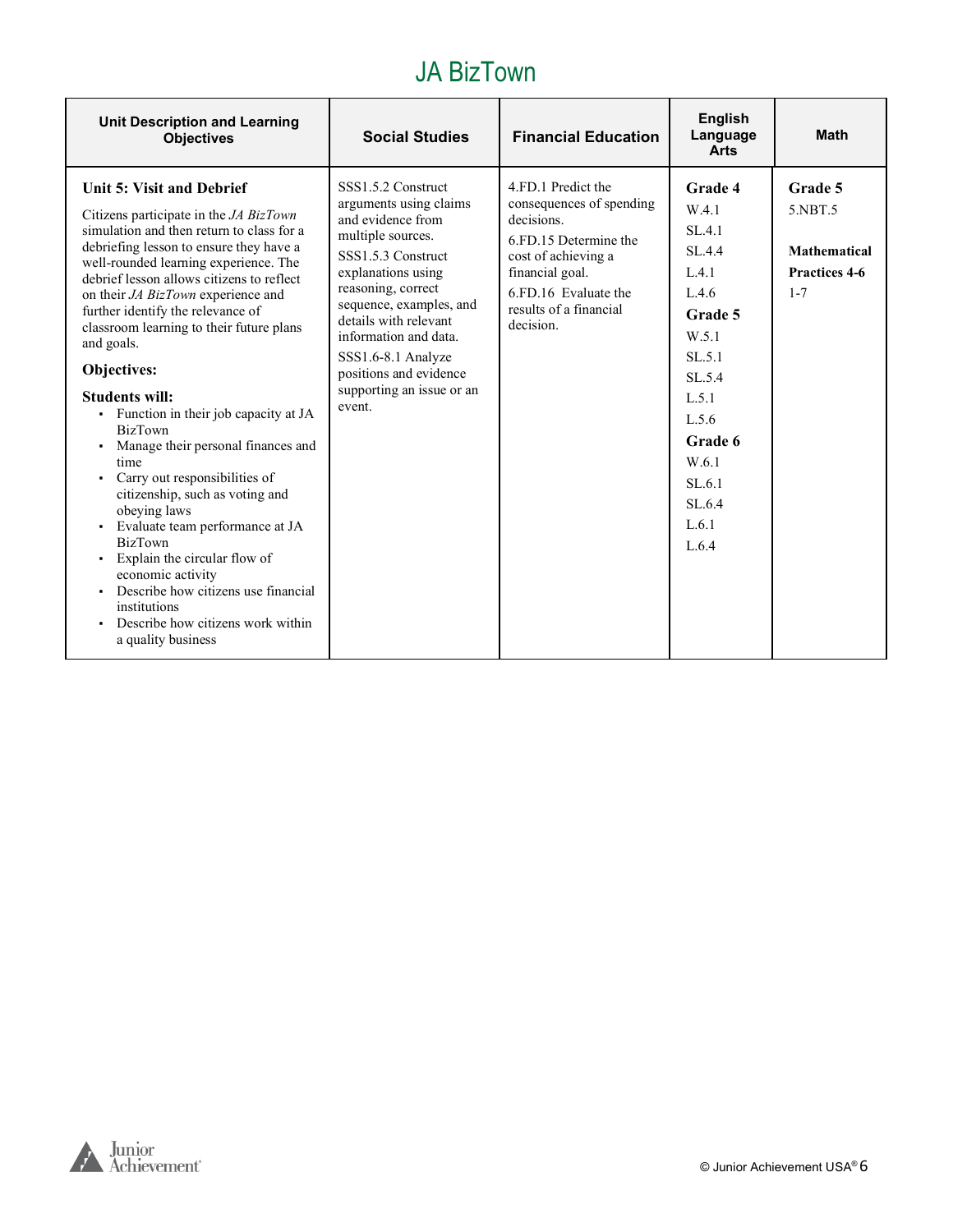## JA Biz Town Adventures

| <b>Session Details</b>                                                                                                                                                                                                                                                                                                                                                                                                                                                                                                                                                                                                                                                                                                                                                                                                                              | <b>Social Studies</b>                                                                                                                                                                                                                                                                                                                                                                                                     | <b>Financial Education</b>                                                                                                                                                                                            | <b>ELA</b>                                                                                                                                                              | <b>Common Core Common Core</b><br>Math                                            |
|-----------------------------------------------------------------------------------------------------------------------------------------------------------------------------------------------------------------------------------------------------------------------------------------------------------------------------------------------------------------------------------------------------------------------------------------------------------------------------------------------------------------------------------------------------------------------------------------------------------------------------------------------------------------------------------------------------------------------------------------------------------------------------------------------------------------------------------------------------|---------------------------------------------------------------------------------------------------------------------------------------------------------------------------------------------------------------------------------------------------------------------------------------------------------------------------------------------------------------------------------------------------------------------------|-----------------------------------------------------------------------------------------------------------------------------------------------------------------------------------------------------------------------|-------------------------------------------------------------------------------------------------------------------------------------------------------------------------|-----------------------------------------------------------------------------------|
| <b>Adventure One: CEO</b><br>AS CEO students discover some of the<br>responsibilities of running a business. They<br>match their interests and skills to choose a<br>corporation to lead, use the company's mission<br>statement to make a strategic decision, explore<br>market analysis to identify a target market,<br>compare applicant resumes to make a hiring<br>decision while considering the company<br>budget, and compile a letter to encourage<br>customers.<br>Objectives:<br><b>Students will:</b><br>• Use knowledge of skills and interests to<br>select a company<br>Compare potential customers<br>Identify target market<br>٠<br>Make a strategic decision<br>٠<br>Identify points in a mission statement<br>Compare applicant resumes<br>Make a budget-based decision<br>Create a letter by making appropriate<br>word choices | E2.4.4 Explain why<br>individuals and businesses<br>specialize and trade in<br>Washington state.<br>E2.4.5 Explain the<br>relationship between<br>investment in human<br>capital, productivity, and<br>future incomes.<br>E2.5.3 Explain why<br>individuals and businesses<br>specialize and trade.<br>E2.5.4 Explain the<br>relationship between<br>investment in human<br>capital, productivity, and<br>future incomes. | 4.EI.1 Analyze how<br>different jobs require<br>different skills, training,<br>and tools.<br>4.EI.3 Research jobs related<br>to a career of interest.<br>4.FD.1 Predict the<br>consequences of spending<br>decisions. | Grade 4<br>$RI.4.1-5$<br>RI.4.7,10<br>W.4.2b,2d,2e<br>W.4.8<br>SL.4.3<br>L.4.4.6<br>Grade 5<br>RI.5.1-5<br>RI.5.7,10<br>W.5. 2b, 2d, 2e<br>W.5.8<br>SL.5.3<br>$L.5.4-6$ | 4.0a.1<br>$4.$ nbt. $4$                                                           |
| <b>Adventure Two CFO</b><br>As CFO students make budget decisions<br>following a decision-making process and<br>mathematical formula. They determine how<br>much to charge for their services and which<br>companies' services offer the best value. They<br>explore the need for cyber insurance to prevent<br>online security breaches and review the<br>company's mission statement.<br>Objectives:<br>Students will:<br>• Use knowledge of skills and interests to<br>select a company<br>Deduct taxes to calculate net pay<br>٠<br>Determine price of items to make a<br>٠<br>profit using a formula<br>Compare costs to make budget decisions<br>Read terms and conditions to compare<br>٠<br>offers<br>Evaluate proposals as part of a decision-<br>making process                                                                           | E2.4.4 Explain why<br>individuals and businesses<br>specialize and trade in<br>Washington state.<br>E2.4.5 Explain the<br>relationship between<br>investment in human<br>capital, productivity, and<br>future incomes.<br>E2.5.3 Explain why<br>individuals and businesses<br>specialize and trade.<br>E2.5.4 Explain the<br>relationship between<br>investment in human<br>capital, productivity, and<br>future incomes. | 4.EI.1 Analyze how<br>different jobs require<br>different skills, training,<br>and tools.<br>4.EI.3 Research jobs related<br>to a career of interest.<br>4.FD.1 Predict the<br>consequences of spending<br>decisions. | Grade 4<br>$RI.4.1-5$<br>RI.4.7,10<br>W.4.2b,2d,2e<br>W.4.8<br>SL.4.3<br>L.4.4,6<br>Grade 5<br>RI.5.1-5<br>RI.5.7,10<br>W.5.2b,2d,2e<br>W.5.8<br>SL.5.3<br>$L.5.4-6$    | 4.oa.1<br>4.nbt.1-2<br>4.nbt.3<br>4.nbt.4-6<br>4.nf.5-6<br>5.nbt.1-2<br>5.nbt.4-5 |

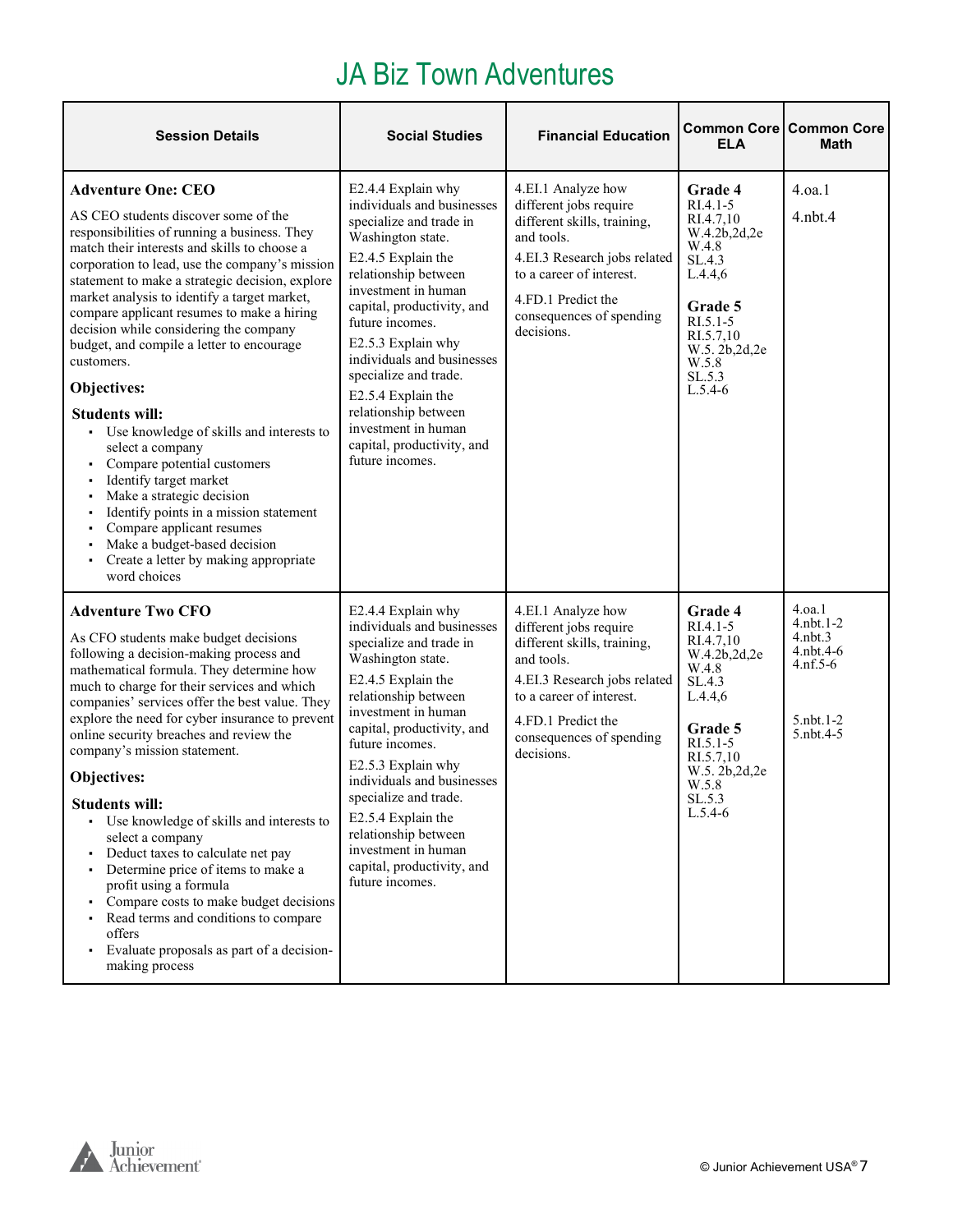# JA Biz Town Adventures

| <b>Session Details</b>                                                                                                                                                                                                                                                                                                                                                                                                                                                                                                                                                                                                                                                                                                                                                                                                                                                                    | <b>Social Studies</b>                                                                                                                                                                                                                                                                                                                                                                                                     | <b>Financial Education</b>                                                                                                                                                                                         | <b>ELA</b>                                                                                                                                                            | <b>Common Core   Common Core</b><br><b>Math</b>                                                         |
|-------------------------------------------------------------------------------------------------------------------------------------------------------------------------------------------------------------------------------------------------------------------------------------------------------------------------------------------------------------------------------------------------------------------------------------------------------------------------------------------------------------------------------------------------------------------------------------------------------------------------------------------------------------------------------------------------------------------------------------------------------------------------------------------------------------------------------------------------------------------------------------------|---------------------------------------------------------------------------------------------------------------------------------------------------------------------------------------------------------------------------------------------------------------------------------------------------------------------------------------------------------------------------------------------------------------------------|--------------------------------------------------------------------------------------------------------------------------------------------------------------------------------------------------------------------|-----------------------------------------------------------------------------------------------------------------------------------------------------------------------|---------------------------------------------------------------------------------------------------------|
| <b>Adventure Three: Marketing</b><br><b>Director</b><br>As Marketing Director, students use their<br>knowledge of skills and interests to choose a<br>company to work for. They identify an idea<br>for a new product or service and use a<br>decision-making strategy to refine their idea,<br>identify a target market, and plan an<br>advertising campaign that is consistent with<br>the business mission statement.<br>Objectives:<br><b>Students will:</b><br>• Use knowledge of skills and interests<br>to select a company<br>· Identify an idea for a new product or<br>service<br>Attempt to resolve solutions to<br>customer pain points<br>Identify characteristics of target<br>markets<br>Explore advertising avenues and<br>marketing tools<br>Plan a marketing campaign<br>Compare cost effectiveness of different<br>advertisements<br>• Examine fine print on contracts | E2.4.4 Explain why<br>individuals and businesses<br>specialize and trade in<br>Washington state. E2.4.5<br>Explain the relationship<br>between investment in<br>human capital,<br>productivity, and future<br>incomes.<br>E2.5.3 Explain why<br>individuals and businesses<br>specialize and trade.<br>E2.5.4 Explain the<br>relationship between<br>investment in human<br>capital, productivity, and<br>future incomes. | 4.EI.1 Analyze how different<br>jobs require different skills,<br>training, and tools.<br>4.EI.3 Research jobs related to<br>a career of interest.<br>4.FD.1 Predict the<br>consequences of spending<br>decisions. | Grade 4<br>RI.4.1-5<br>RI.4.7,8,10<br>SL.4.3<br>L.4.4,6<br><b>Grade 5</b><br>$R1.5.1-5$<br>RI.5.7,8,10<br>SL.5.3<br>$L.5.4-6$                                         | 4.oa.1<br>$4.$ nbt. $4$<br>5.nbt.1-2                                                                    |
| <b>Adventure Four: Sales Manager</b><br>Once the Sales manager chooses which<br>company he or she will represent, they will<br>be lead through decision making and<br>problem-solving processes to make hiring<br>and customer service decisions based on<br>budget and work ethic parameters.<br>Objectives:<br><b>Students will:</b><br>• Use knowledge of skills and interests<br>to select a company<br>• Explore traits that convey good work<br>ethic<br>• Compare resumes<br>• Use a decision-making process to<br>make hiring decisions<br>Use a problem-solving process to<br>improve customer service                                                                                                                                                                                                                                                                           | E2.4.4 Explain why<br>individuals and businesses<br>specialize and trade in<br>Washington state. E2.4.5<br>Explain the relationship<br>between investment in<br>human capital,<br>productivity, and future<br>incomes.<br>E2.5.3 Explain why<br>individuals and businesses<br>specialize and trade.<br>E2.5.4 Explain the<br>relationship between<br>investment in human<br>capital, productivity, and<br>future incomes. | 4.EI.1 Analyze how different<br>jobs require different skills,<br>training, and tools.<br>4.EI.3 Research jobs related to<br>a career of interest.<br>4.FD.1 Predict the<br>consequences of spending<br>decisions. | Grade 4<br>RI.4.1-5<br>RI.4.7,10<br>W.4.2b,2d,2e<br>W.4.8<br>SL.4.3<br>L.4.4,6<br>Grade 5<br>RI.5.1-5<br>RI.5.7,10<br>W.5. 2b, 2d, 2e<br>W.5.8<br>SL.5.3<br>$L.5.4-6$ | 4.0a.1<br>$4.$ nbt. $1-2$<br>$4.$ nbt $.3$<br>4.nbt.4-6<br>$4.nf.5-6$<br>$5.$ nbt. $1-2$<br>5. nbt. 4-5 |

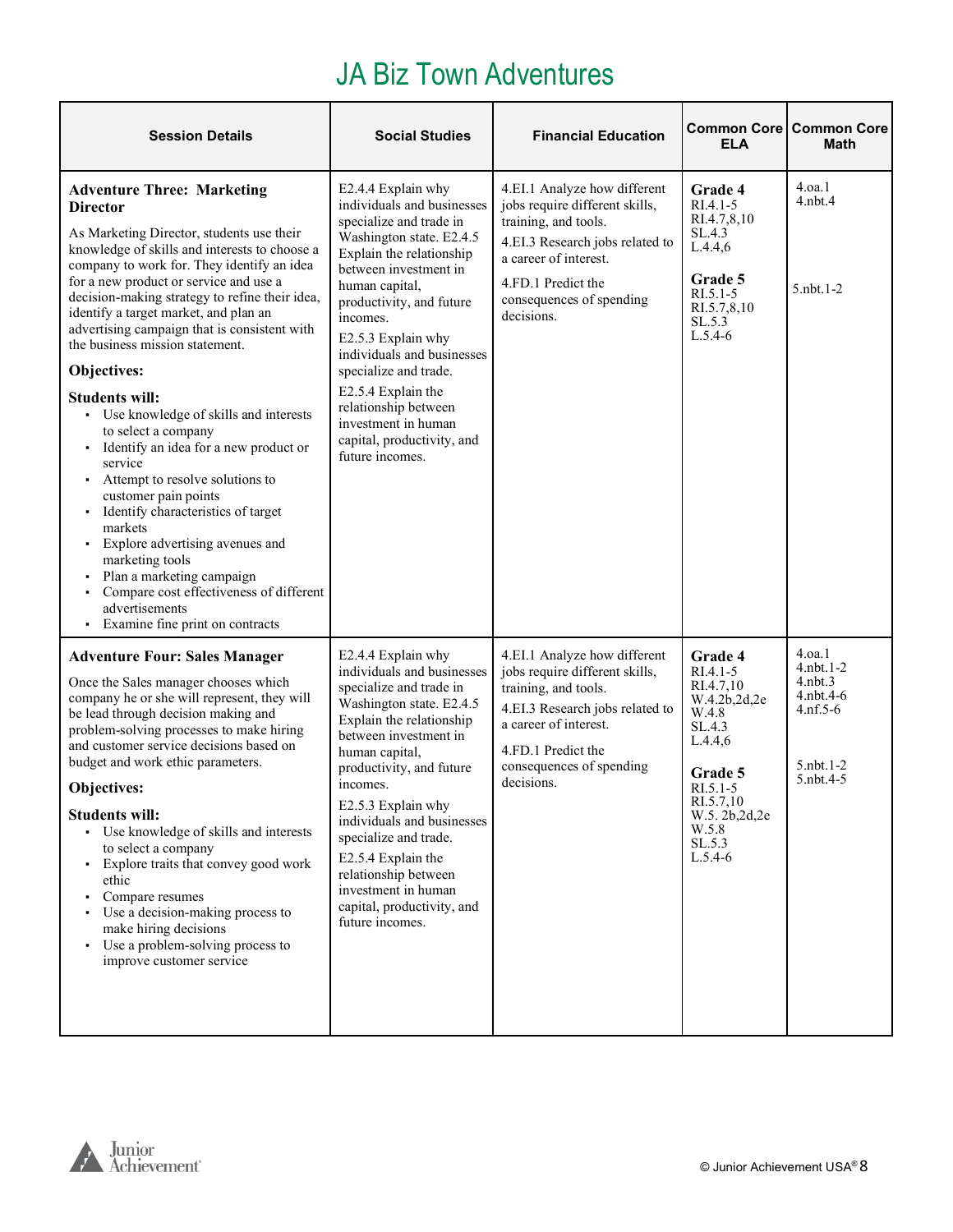# JA Biz Town Adventures

| <b>Session Details</b>                                                                                                                                                                                                                                                                                                                                                                                                                                                                                                                                                                                                                                                                                                                                                                                                                                                                                                                                                                                                                                                                                                                | <b>Social Studies</b>                                                                                                                                                                                                                                                                                                                                               | <b>Financial Education</b>                                                                                                                                                                                                                                                                                                                                                                                                                                                                                                                                                                                                                                                                                  | <b>ELA</b>                                                                                                          | <b>Common Core Common Core</b><br><b>Math</b>                             |
|---------------------------------------------------------------------------------------------------------------------------------------------------------------------------------------------------------------------------------------------------------------------------------------------------------------------------------------------------------------------------------------------------------------------------------------------------------------------------------------------------------------------------------------------------------------------------------------------------------------------------------------------------------------------------------------------------------------------------------------------------------------------------------------------------------------------------------------------------------------------------------------------------------------------------------------------------------------------------------------------------------------------------------------------------------------------------------------------------------------------------------------|---------------------------------------------------------------------------------------------------------------------------------------------------------------------------------------------------------------------------------------------------------------------------------------------------------------------------------------------------------------------|-------------------------------------------------------------------------------------------------------------------------------------------------------------------------------------------------------------------------------------------------------------------------------------------------------------------------------------------------------------------------------------------------------------------------------------------------------------------------------------------------------------------------------------------------------------------------------------------------------------------------------------------------------------------------------------------------------------|---------------------------------------------------------------------------------------------------------------------|---------------------------------------------------------------------------|
| <b>Adventure Five: Consumer</b><br>As consumer, students make financial<br>decisions and choices having to do with bank<br>accounts and types of payments. They learn<br>to keep a transaction register, calculate net<br>pay, choose needs over wants, and set and re-<br>evaluate a budget.<br>Objectives:<br><b>Students will:</b><br>• Define gross pay and net pay and<br>calculate net pay<br>• Identify services offered by financial<br>institutions.<br>Explore a bank account application<br>Identify parts of a transaction register<br>Explain the importance of a savings<br>account<br>• Explore the differences between<br>checks, debit cards, and credit cards<br>and other forms of electronic<br>payments.<br>• Explain how money changes hands<br>when a debit card or electronic<br>payment form is used.<br>• Demonstrate use of a transaction<br>register to record a debit purchase.<br>• Distinguish between needs and wants<br>• Create a budget based on monthly<br>income<br>• Use fixed costs and needs to make<br>budget decisions<br>• Make shopping decisions based on<br>budget and opportunity cost | E1.4.3 Compare positive<br>and negative incentives<br>that influence the<br>decisions people make.<br>E1.5.3 Evaluate the costs<br>and benefits of individual<br>choices.<br>E1.5.4 Evaluate positive<br>and negative incentives to<br>individuals and<br>communities that<br>influence the decisions<br>people make.<br>E3.5.3 Explain what<br>interest rates are. | 4.SS.7 Explain why people keep<br>money in banks and credit<br>unions.<br>4.SS.8 Describe how checks<br>and debit cards, gift cards, and<br>credit cards are used as payment<br>methods.<br>4.CD.1 Identify situations<br>when people might pay for<br>certain items in small amounts<br>over time.<br>4.CD.2 Summarize the<br>advantages and disadvantages<br>of using credit.<br>4.CD.3 Explain why using a<br>credit card is a form of<br>borrowing.<br>4.I.2 Compare the main features<br>and rates of return on basic<br>deposit accounts at local<br>financial institutions.<br>4.FD.1 Predict the<br>consequences of spending<br>decisions.<br>5.I.2 Describe what a company<br>is and what it does. | Grade 4<br>$RIA.1-5$<br>RI.4.7.10<br>SL.4.3<br>L.4.4.6<br>Grade 5<br>$RI.5.1-5$<br>RI.5.7,10<br>SL.5.3<br>$L.5.4-6$ | 4.0a.1<br>$4.$ nht $.1-2.$<br>$4.$ nbt $.3$<br>$4.$ nbt. $4$<br>5.nbt.1-2 |

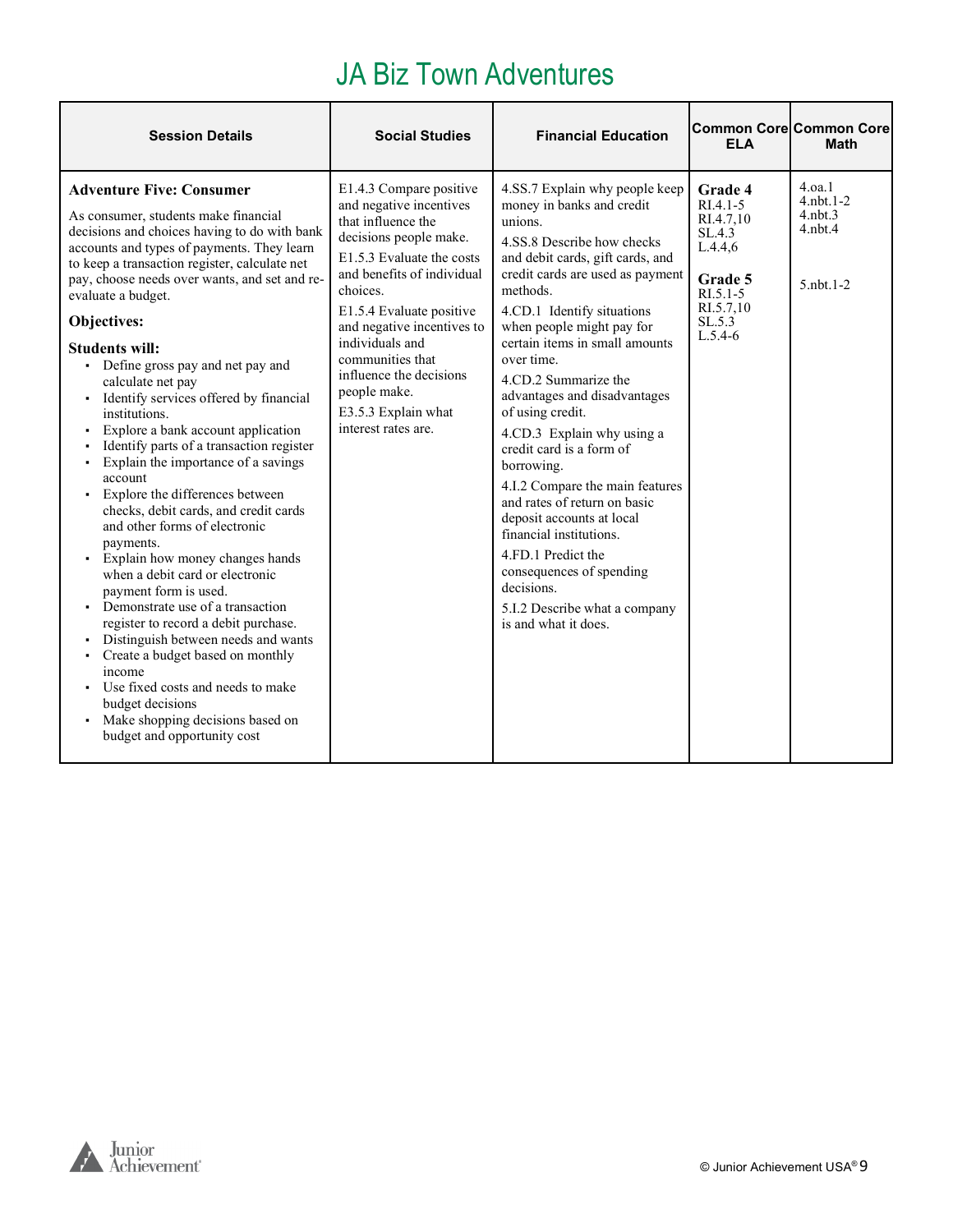# JA Finance Park

| <b>Unit Description</b>                                                                                                                                                                                                                                                                                                                                                                                                                                                                                                                                                                                                             | <b>Social Studies</b>                                                                                                                                                                                                                                                                            | <b>Financial Education</b>                                                                                                                                                                                                                                                                                                                                                                                                                                                                                                                                            | <b>English</b><br>Language<br><b>Arts</b>                                                                                                                                                                                | <b>Math</b>                                                                                                                                         |
|-------------------------------------------------------------------------------------------------------------------------------------------------------------------------------------------------------------------------------------------------------------------------------------------------------------------------------------------------------------------------------------------------------------------------------------------------------------------------------------------------------------------------------------------------------------------------------------------------------------------------------------|--------------------------------------------------------------------------------------------------------------------------------------------------------------------------------------------------------------------------------------------------------------------------------------------------|-----------------------------------------------------------------------------------------------------------------------------------------------------------------------------------------------------------------------------------------------------------------------------------------------------------------------------------------------------------------------------------------------------------------------------------------------------------------------------------------------------------------------------------------------------------------------|--------------------------------------------------------------------------------------------------------------------------------------------------------------------------------------------------------------------------|-----------------------------------------------------------------------------------------------------------------------------------------------------|
| <b>Unit 1: Income</b><br>Students recognize the fundamental<br>role that income plays in their<br>personal finances and the factors<br>that affect income and take-home<br>pay. They discover how their<br>decisions about education and<br>careers impact their potential<br>income and quality of life.<br>Objectives:<br><b>Students will:</b><br>• Rate their interests, abilities,<br>and values.<br>Determine work preferences<br>$\blacksquare$<br>and match them to career<br>choices<br>Define taxes and explain their<br>$\blacksquare$<br>purpose and impact on<br>income<br>Figure net monthly income<br>$\blacksquare$ | E3.6-8.3 Analyze the influence of<br>the U.S. government's taxation,<br>creation of currency, and tariffs in<br>the past or present.                                                                                                                                                             | 7.EI.1 Predict how education and<br>training can affect lifetime income.<br>7.EI.2 Match personal skills and<br>interests to various career options.<br>7.EI.8 Explain the difference<br>between earned and unearned<br>income and give an example of<br>each.                                                                                                                                                                                                                                                                                                        | Grade 6<br>SL.6.1<br>L.6.1<br>L.6.3<br>L.6.4<br>Grade 7<br>SL.7.1<br>L.7.1<br>L.7.3<br>L.7.4<br>Grade 8<br>SL.8.1<br>L.8.1<br>L.8.3<br>L.8.4<br>Grades 9-10<br>SL.9-10.1<br>$L.9-10.1$<br>$L.9-10.4$                     | Grade 6<br>RP.6.3 <sub>b</sub><br>NS.6.2<br>NS.6.3<br>NS.6.5<br>SP.6.1<br>SP.6.2<br>Grade 7<br>RP.7<br>R2.b<br>NS.7.2<br>NS.7.3<br>EE.7.1<br>EE.7.2 |
| Unit 2: Saving, Investing and<br><b>Risk Management</b><br>Students explore and compare<br>saving and investing options as part<br>of their overall financial planning.<br>They also examine risk and how<br>insurance may help protect savings<br>from both planned and unplanned<br>events.<br>Objectives:<br><b>Students will:</b><br>Identify the benefits of saving<br>a portion of income for future<br>use<br>Explain short- and long-term<br>saving options<br>Explain some of the<br>advantages and disadvantages<br>of various saving and<br>investing options<br>Assess personal risk and risk<br>management             | E1.6-8.1 Analyze the costs and<br>benefits of economic choices made<br>by groups and individuals in the<br>past or present.<br>E1.6-8.3 Analyze examples of how<br>groups and individuals have<br>considered profit and personal<br>values in making economic choices<br>in the past or present. | 6.SS.1 Show how spending<br>priorities reflect goals and personal<br>values.<br>6.SS.2 Classify the components of a<br>personal spending plan, including<br>income, planned saving, and<br>expenses.<br>6.SS.4 Compare the advantages<br>and disadvantages of saving for<br>financial goals.<br>6.RM.1 Give examples of how<br>people manage the risk of financial<br>loss through avoidance, acceptance,<br>control and reduction, and transfer<br>through insurance.<br>6.RM.2 Identify the consequences<br>of accepting risk with insufficient<br>or no insurance. | Grade 6<br>RI.6.2<br>SL.6.1<br>L.6.1<br>L.6.3<br>L.6.4<br>Grade 7<br>RI.7.2<br>SL.7.1<br>L.7.1<br>L.7.3<br>L.7.4<br>Grade 8<br>SL.8.1<br>L.8.1<br>L.8.3<br>L.8.4<br>Grades 9-10<br>SL.9-10.1<br>$L.9-10.1$<br>$L.9-10.4$ | Grade 6<br>RP.6.3b<br>NS.6.2<br>NS.6.3<br>NS.6.5<br>SP.6.1<br>SP.6.2<br>Grade 7<br>RP.7<br>R2.b<br>NS.7.2<br>NS.7.3<br>EE.7.1<br>EE.7.2<br>SP.7.5   |

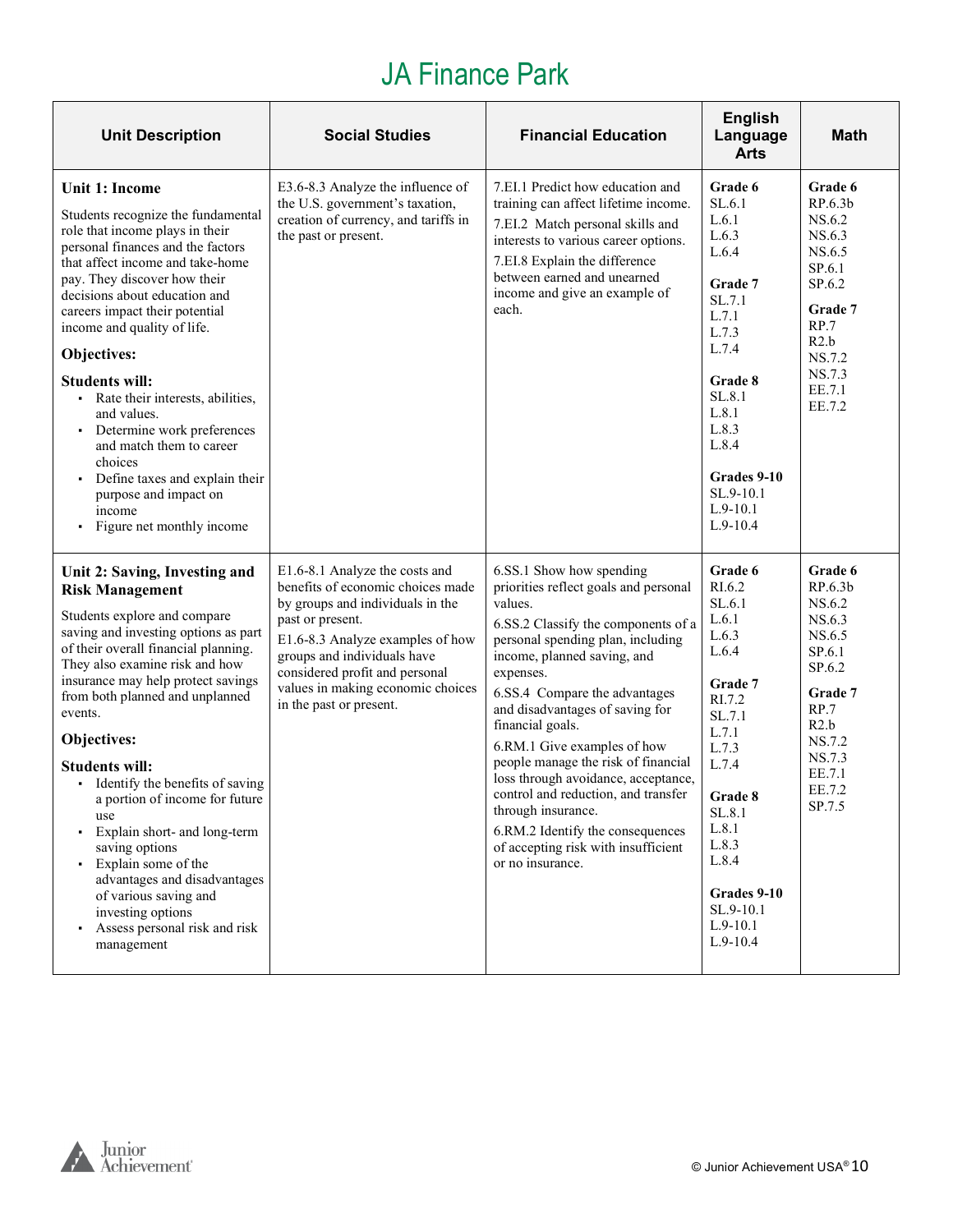# JA Finance Park

| <b>Unit Description</b>                                                                                                                                                                                                                                                                                                                                                                                                                                                                                                                                                     | <b>Social Studies</b>                                                                                                                                                                                                                                                                            | <b>Financial Education</b>                                                                                                                                                                                                                                                                                                                           | <b>English</b><br>Language<br><b>Arts</b>                                                                                                                                                 | <b>Math</b>                                                                                                                          |
|-----------------------------------------------------------------------------------------------------------------------------------------------------------------------------------------------------------------------------------------------------------------------------------------------------------------------------------------------------------------------------------------------------------------------------------------------------------------------------------------------------------------------------------------------------------------------------|--------------------------------------------------------------------------------------------------------------------------------------------------------------------------------------------------------------------------------------------------------------------------------------------------|------------------------------------------------------------------------------------------------------------------------------------------------------------------------------------------------------------------------------------------------------------------------------------------------------------------------------------------------------|-------------------------------------------------------------------------------------------------------------------------------------------------------------------------------------------|--------------------------------------------------------------------------------------------------------------------------------------|
| <b>Unit 3: Debit and Credit</b><br>Students compare financial<br>institutions and their services.<br>Through discussion and a game<br>activity, they weigh the advantages<br>and disadvantages of debit and<br>credit. Students also examine the<br>role that credit scores and credit<br>reporting have on personal<br>finances.<br>Objectives:<br><b>Students will:</b><br>Define financial institutions and<br>identify the services they<br>provide<br>Examine debit and credit cards<br>and their use<br>• Explain the benefits and<br>common pitfalls of credit cards | E1.6-8.1 Analyze the costs and<br>benefits of economic choices made<br>by groups and individuals in the<br>past or present.<br>E1.6-8.3 Analyze examples of how<br>groups and individuals have<br>considered profit and personal<br>values in making economic choices<br>in the past or present. | 6.CD.1 Explain how debit cards<br>differ from credit cards.<br>7.CD.1 Compare debit cards and<br>credit cards.                                                                                                                                                                                                                                       | Grade 6<br>SL.6.1<br>SL.6.2<br>Grades 9-10<br>$L.9-10.1$<br>$L.9-10.4$<br>Grades 11-12<br>SL.11-12.1<br>$L.11 - 12.1$<br>$L.11-12.4$                                                      | Grade 6<br>RP.6.3 <sub>b</sub><br>NS.6.2<br>NS.6.3<br>NS.6.5<br>Grade 7<br>RP.7.R2.b<br>NS.7.3<br>SP.7.5<br>Grade 8<br>G.8<br>SP.8.2 |
| Explain the benefits of debit<br>$\blacksquare$<br>cards<br>Define credit score and describe<br>how it influences the ability to<br>get credit and borrow money                                                                                                                                                                                                                                                                                                                                                                                                             |                                                                                                                                                                                                                                                                                                  |                                                                                                                                                                                                                                                                                                                                                      |                                                                                                                                                                                           |                                                                                                                                      |
| Unit 4: Budget+<br>Students recognize the importance<br>of spending wisely to achieve<br>financial success and the value of<br>creating and maintaining a budget.<br>Objectives:<br><b>Students will:</b><br>Categorize spending by needs<br>and wants<br>• Compare teen and adult<br>spending patterns<br>• Determine which categories<br>belong in a budget<br>• Relate the need to save money<br>to meet goals<br>Prepare a budget using goals<br>and income                                                                                                             | E1.6-8.1 Analyze the costs and<br>benefits of economic choices made<br>by groups and individuals in the<br>past or present.<br>E1.6-8.3 Analyze examples of how<br>groups and individuals have<br>considered profit and personal<br>values in making economic choices<br>in the past or present. | 7.SS.3 Understand the components<br>of a personal spending plan,<br>including income, planned saving,<br>and expenses.<br>8.SS.2 Discuss the components of<br>a personal spending plan, including<br>income, planned saving, and<br>expenses.<br>8.SS.8 Develop a system for<br>organizing personal financial<br>records, both paper and electronic. | Grade 6<br>RI.6.1<br>SL.6.1<br>L.6.1<br>L.6.3<br>L.6.4<br>Grade 7<br>RI.7.1<br>SL.7.1<br>L.7.1<br>L.7.3<br>L.7.4<br>Grade 8<br>RI.8.1<br>SL.8.1<br>L.8.1<br>L.8.3<br>L.8.4<br>Grades 9-10 | Grade 6<br>NS.6.2<br>NS.6.3<br>NS.6.5<br>Grade 7<br>NS.7.2<br>NS.7.3<br>EE.7.1<br>EE.7.2                                             |
|                                                                                                                                                                                                                                                                                                                                                                                                                                                                                                                                                                             |                                                                                                                                                                                                                                                                                                  |                                                                                                                                                                                                                                                                                                                                                      | $SL.9-10.1$<br>$L.9-10.1$<br>$L.9-10.4$                                                                                                                                                   |                                                                                                                                      |

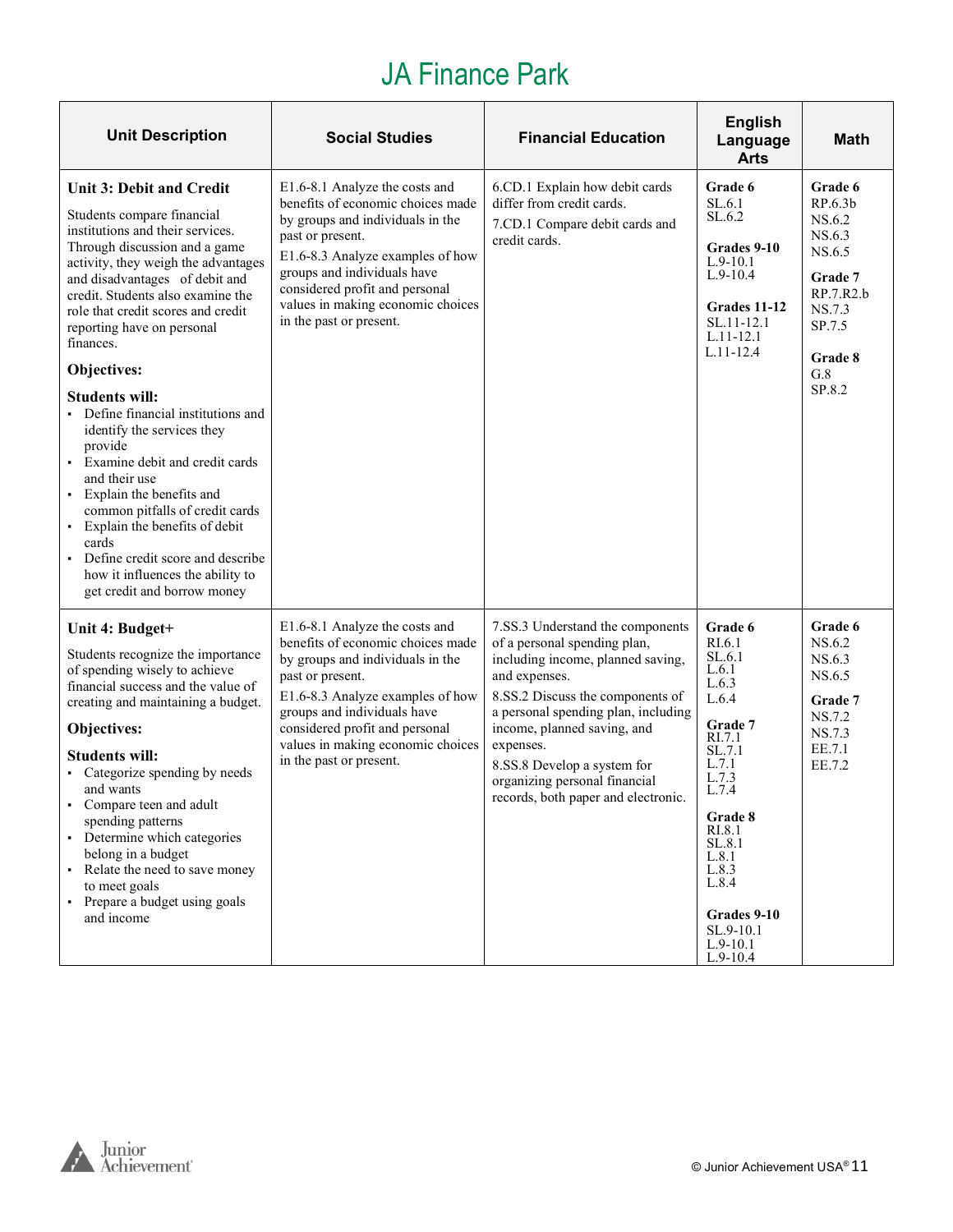# JA Finance Park

| <b>Unit Description</b>                                                                                                                                                                                                                                                                                                                                      | <b>Social Studies</b>                                                                                                                                                                                                                                                                            | <b>Financial Education</b>                                                                                                                                                                                                                                                                                                                           | <b>English</b><br>Language<br><b>Arts</b>                                                                | <b>Math</b>                                                                                  |
|--------------------------------------------------------------------------------------------------------------------------------------------------------------------------------------------------------------------------------------------------------------------------------------------------------------------------------------------------------------|--------------------------------------------------------------------------------------------------------------------------------------------------------------------------------------------------------------------------------------------------------------------------------------------------|------------------------------------------------------------------------------------------------------------------------------------------------------------------------------------------------------------------------------------------------------------------------------------------------------------------------------------------------------|----------------------------------------------------------------------------------------------------------|----------------------------------------------------------------------------------------------|
| Unit 5: Simulation and<br>Debriefing<br>Students participate in the JA<br><i>Finance Park</i> simulation. They put<br>into action all they have learned in<br>the classroom by making important<br>spending decisions and<br>maintaining a balanced budget.<br>Following their simulation<br>experience, students participate in<br>a reflective assessment. | E1.6-8.1 Analyze the costs and<br>benefits of economic choices made<br>by groups and individuals in the<br>past or present.<br>E1.6-8.3 Analyze examples of how<br>groups and individuals have<br>considered profit and personal<br>values in making economic choices<br>in the past or present. | 7.SS.3 Understand the components<br>of a personal spending plan,<br>including income, planned saving,<br>and expenses.<br>8.SS.2 Discuss the components of<br>a personal spending plan, including<br>income, planned saving, and<br>expenses.<br>8.SS.8 Develop a system for<br>organizing personal financial<br>records, both paper and electronic. | Grade 6<br>R <sub>I.6.1</sub><br>W.6.1<br>W.6.4<br>W.6.9<br>Grade 7<br>RI.7.1<br>W.7.1<br>W.7.4<br>W.7.9 | Grade 6<br>RP.6.3b<br>NS.6.2<br>NS.6.3<br>NS.6.5<br>Grade 7<br>RP.7.R2.b<br>NS.7.2<br>NS.7.3 |
| Objectives:<br><b>Students will:</b><br>• Create a family budget using<br>hypothetical life situations<br>• Make saving and investment<br>decisions<br>• Reflect on their simulation<br>experience                                                                                                                                                           |                                                                                                                                                                                                                                                                                                  |                                                                                                                                                                                                                                                                                                                                                      | Grade 8<br>RI.8.1<br>W.8.1<br>W.8.4<br>W.8.9<br>Grades 9-10<br>$RI.9-10.1$<br>$W.9-10.4$<br>W.9-10.9     |                                                                                              |

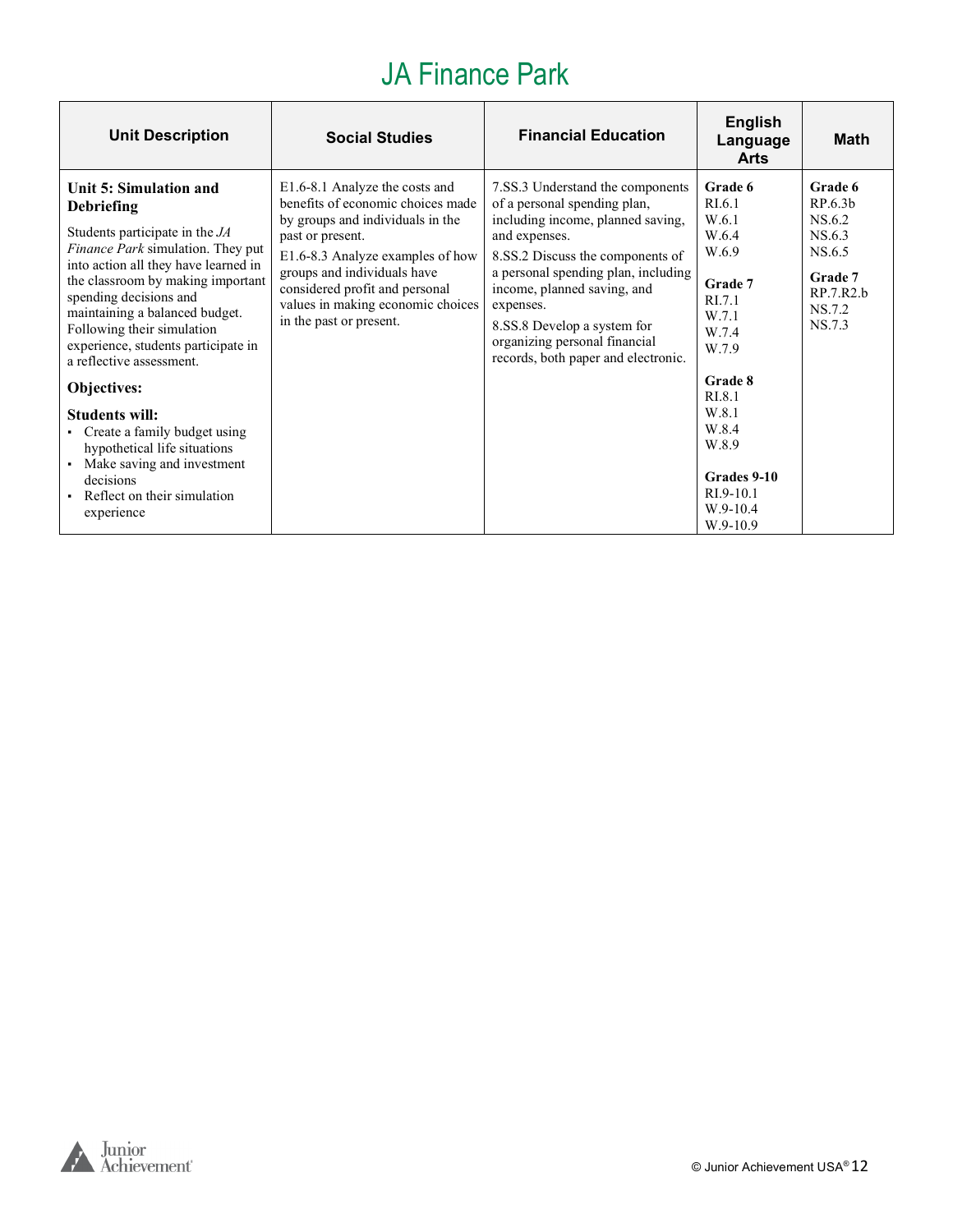# JA Finance Park PBL

| <b>Unit Description</b>                                                                                                                                                                                                                                                                                                                                                                                                                                                                                                                                                                                 | <b>Social Studies</b>                                                                                                                                                                                                                                                                      | <b>Financial Education</b>                                                                                                                                                                                                                                                                                                                                                                                                                                                                                                      | <b>Common Core ELA</b>                                                                                                                                  |
|---------------------------------------------------------------------------------------------------------------------------------------------------------------------------------------------------------------------------------------------------------------------------------------------------------------------------------------------------------------------------------------------------------------------------------------------------------------------------------------------------------------------------------------------------------------------------------------------------------|--------------------------------------------------------------------------------------------------------------------------------------------------------------------------------------------------------------------------------------------------------------------------------------------|---------------------------------------------------------------------------------------------------------------------------------------------------------------------------------------------------------------------------------------------------------------------------------------------------------------------------------------------------------------------------------------------------------------------------------------------------------------------------------------------------------------------------------|---------------------------------------------------------------------------------------------------------------------------------------------------------|
| Unit 1: Income<br>Students recognize the fundamental role<br>of income in their personal finances and<br>the factors that affect income and take-<br>home pay. Through Project-Based<br>Learning (PBL), students understand<br>how the decisions they make about<br>education and careers have an impact on<br>their potential income and quality of life.<br>Objectives:                                                                                                                                                                                                                               | E1.9-10.2 Analyze how choices made<br>by individuals, firms, or governments<br>are constrained by the resources to<br>which they have access.<br>E2.9-10.4 Analyze the relationship<br>between the distribution of income<br>and the allocation of resources in a<br>variety of economies. | 10.EI.4 Give examples of<br>employee benefits and<br>explain why they are forms<br>of compensation.<br>10.EI.6 Differentiate<br>between gross, net, and<br>taxable income.<br>11.EI.3 Modify a career<br>plan that aligns with<br>personal interests, financial<br>goals, and desired lifestyle.                                                                                                                                                                                                                                | Grades 9-10<br>$RI.9 - 10.4$<br>W. 9-10. 1,4<br>SL. 9-10.1<br>$L.9-10.1,4$<br>Grades 11-12<br>RI 11/12.4<br>W.11/12.1,4<br>SL.11/12.1<br>L.11/12.1,4    |
| <b>Students will:</b><br>Tell the difference between abilities,<br>interests, work preferences, and<br>values<br>Identify career interests and goals as<br>a way to earn future income<br>• Define taxes and explain their<br>purpose and impact on income<br>• Interpret sources of income (salaries<br>and wages, interest, profit for<br>business owners, etc.)<br>Calculate NMI (net monthly income)<br>income tax (including state income<br>tax), Social Security, and Medicare                                                                                                                   |                                                                                                                                                                                                                                                                                            |                                                                                                                                                                                                                                                                                                                                                                                                                                                                                                                                 |                                                                                                                                                         |
| Unit 2: Saving, Investing and Risk<br>Management<br>Students explore savings and compare<br>investments as part of their overall<br>financial planning. They also examine<br>risk and how insurance may help protect<br>savings from both planned and<br>unplanned events.<br>Objectives:<br><b>Students will:</b><br>• Identify the benefits of saving a<br>portion of income for future use<br>• Explain short- and long-term saving<br>options<br>• Explain some of the advantages and<br>disadvantages of savings options and<br>investment vehicles<br>Assess personal risk and risk<br>management | E1.9-10.2 Analyze how choices made<br>by individuals, firms, or governments<br>are constrained by the resources to<br>which they have access.<br>E2.9-10.4 Analyze the relationship<br>between the distribution of income<br>and the allocation of resources in a<br>variety of economies. | 10.I.1 Define the time value<br>of money and explain how<br>money invested regularly<br>over time may grow<br>exponentially.<br>10.RM.1 Identify<br>circumstances in which<br>self-insurance is<br>appropriate.<br>10.RM.2 Give examples of<br>insurance for the types of<br>risks that young adults<br>might face.<br>12.I.1 Compare strategies<br>for investing as part of a<br>comprehensive financial<br>plan.<br>12.RM.1 Research<br>insurance for the types of<br>risks that young adults<br>might face after graduation. | Grades 9-10<br>RI .9-10.1<br>W. 9-10. 1,4,9<br>SL. 9-10.1<br>$L.9-10.1,4$<br>Grades 11-12<br>RI .11-12.1<br>W.11-12.1,4,9<br>SL11-12.1<br>$L.11-12.1,4$ |

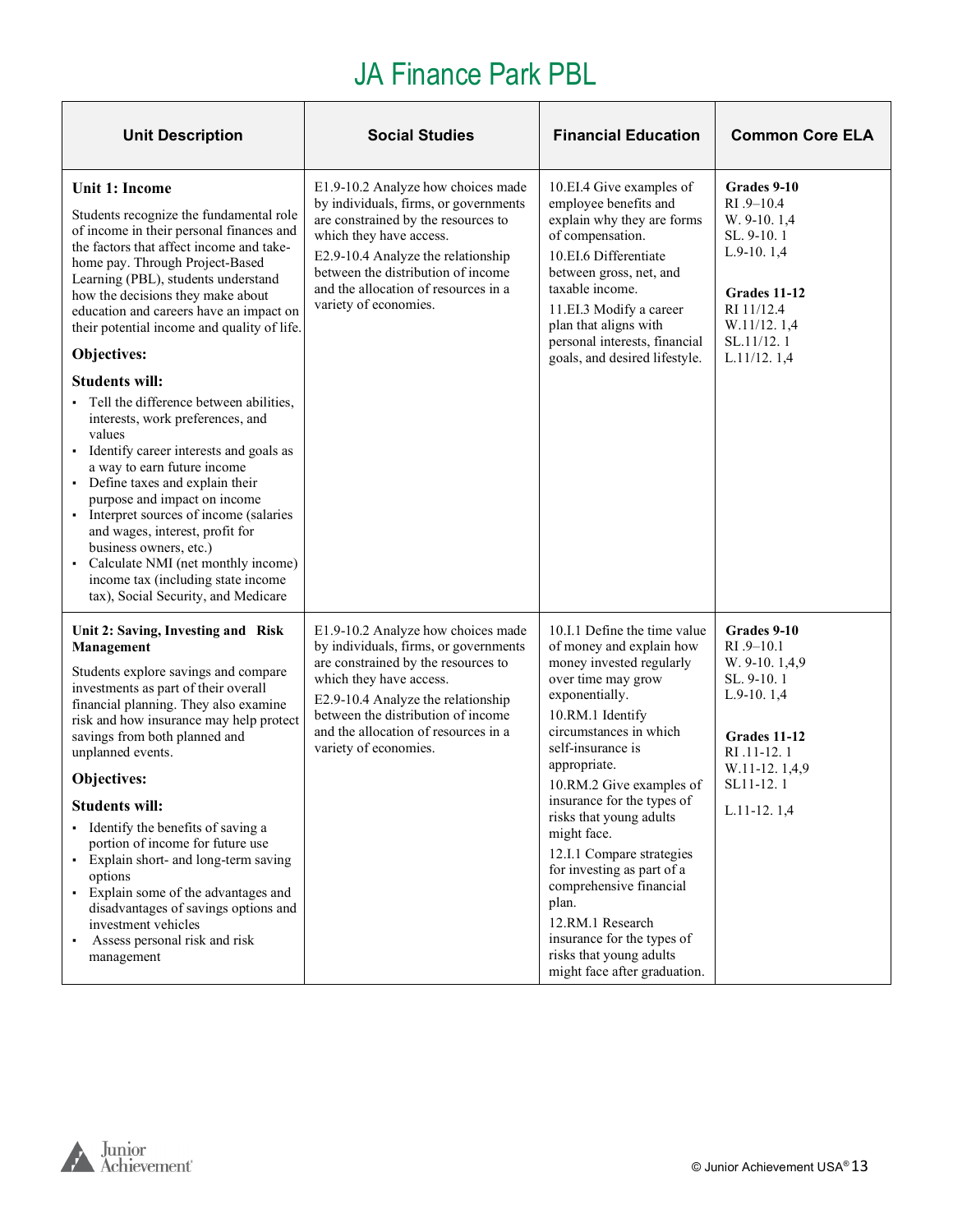# JA Finance Park PBL

| <b>Unit Description</b>                                                                                                                                                                                                                                                                                                                                                                                                                                                                                                                                                                                                                                                                                                                                                              | <b>Social Studies</b>                                                                                                                                                                                                                                                                      |                                                                                                                                                                                                                                                                                                                                                                                                                                                                                                                                                                                                                                                                                                                                                    | <b>Common Core ELA</b>                                                                                                 |
|--------------------------------------------------------------------------------------------------------------------------------------------------------------------------------------------------------------------------------------------------------------------------------------------------------------------------------------------------------------------------------------------------------------------------------------------------------------------------------------------------------------------------------------------------------------------------------------------------------------------------------------------------------------------------------------------------------------------------------------------------------------------------------------|--------------------------------------------------------------------------------------------------------------------------------------------------------------------------------------------------------------------------------------------------------------------------------------------|----------------------------------------------------------------------------------------------------------------------------------------------------------------------------------------------------------------------------------------------------------------------------------------------------------------------------------------------------------------------------------------------------------------------------------------------------------------------------------------------------------------------------------------------------------------------------------------------------------------------------------------------------------------------------------------------------------------------------------------------------|------------------------------------------------------------------------------------------------------------------------|
| <b>Unit 3: Debit and Credit</b><br>Students compare financial institutions<br>and their services; examine the value of<br>credit scores; and interpret the effect of<br>creditworthiness.<br>Objectives:<br><b>Students will:</b><br>• Describe the types of financial<br>institutions and the services they<br>provide<br>· Explain debit and credit cards and<br>their uses<br>· Identify the advantages and<br>disadvantages related to credit and<br>debit cards<br>• Give examples of the best ways to<br>build credit<br>• Demonstrate why credit scores are<br>important                                                                                                                                                                                                      | E1.9-10.2 Analyze how choices made<br>by individuals, firms, or governments<br>are constrained by the resources to<br>which they have access.<br>E2.9-10.4 Analyze the relationship<br>between the distribution of income<br>and the allocation of resources in a<br>variety of economies. | 11.CD.9 Explain the<br>importance of credit reports<br>to borrowers and to lenders.<br>11.CD.12 List the<br>information in a credit<br>report and how long it is<br>retained.<br>11.CD.14 Identify ways<br>that a negative credit report<br>can affect a consumer's<br>options.<br>12.CD.17 Report how a<br>credit score affects<br>creditworthiness and the<br>cost of credit.                                                                                                                                                                                                                                                                                                                                                                    | Grades 9-10<br>SL. 9-10.1,4<br>$L.9-10.1,4$<br>Grades 11-12<br>SL11-12.1,4<br>$L.11 - 12.1,4$                          |
| Unit 4: Budget+<br>This unit provides an opportunity for<br>students to set financial goals,<br>experience budgeting, and compare<br>sample budgets before they are<br>confronted with the financial<br>responsibilities of being and adult.<br>Lessons focus on classifying income and<br>expenses and staying with a plan. In<br>each of the PBL lessons, integration of<br>technology is required. During the final<br>lesson, students explain the value of<br>planning their spending and maintaining<br>a balanced budget.<br>Objectives:<br><b>Students will:</b><br>• Categorize spending by needs and<br>wants<br>• Determine which categories belong<br>in a budget<br>· Distinguish between different kinds<br>of budgets<br>• Prepare a budget using goals and<br>income | E1.9-10.2 Analyze how choices made<br>by individuals, firms, or governments<br>are constrained by the resources to<br>which they have access.<br>E2.9-10.4 Analyze the relationship<br>between the distribution of income<br>and the allocation of resources in a<br>variety of economies. | 9.SS.1 Use a plan to<br>manage spending and<br>achieve financial goals.<br>10.FD.4 Consider different<br>definitions of wealth based<br>on personal values,<br>priorities, and goals.<br>11.FD.16 Develop a<br>personal financial plan or<br>budget, including goals,<br>spending and saving plan,<br>investing plan, insurance<br>plan, a net worth statement,<br>and an estate plan.<br>12.FD.23 Develop a<br>personal financial plan or<br>budget, including goals,<br>spending and saving plan,<br>investing plan, insurance<br>plan, a net worth statement,<br>and an estate plan.<br>12.FD.24 Devise a strategy<br>to monitor the personal<br>financial plan or budget and<br>make modifications as<br>needed for changing<br>circumstances. | Grades 9-10<br>RI .9-10.1<br>SL. 9-10.1<br>$L.9-10.1,4$<br>Grades 11-12<br>RI .11-12.1<br>SL11-12.1<br>$L.11 - 12.1,4$ |

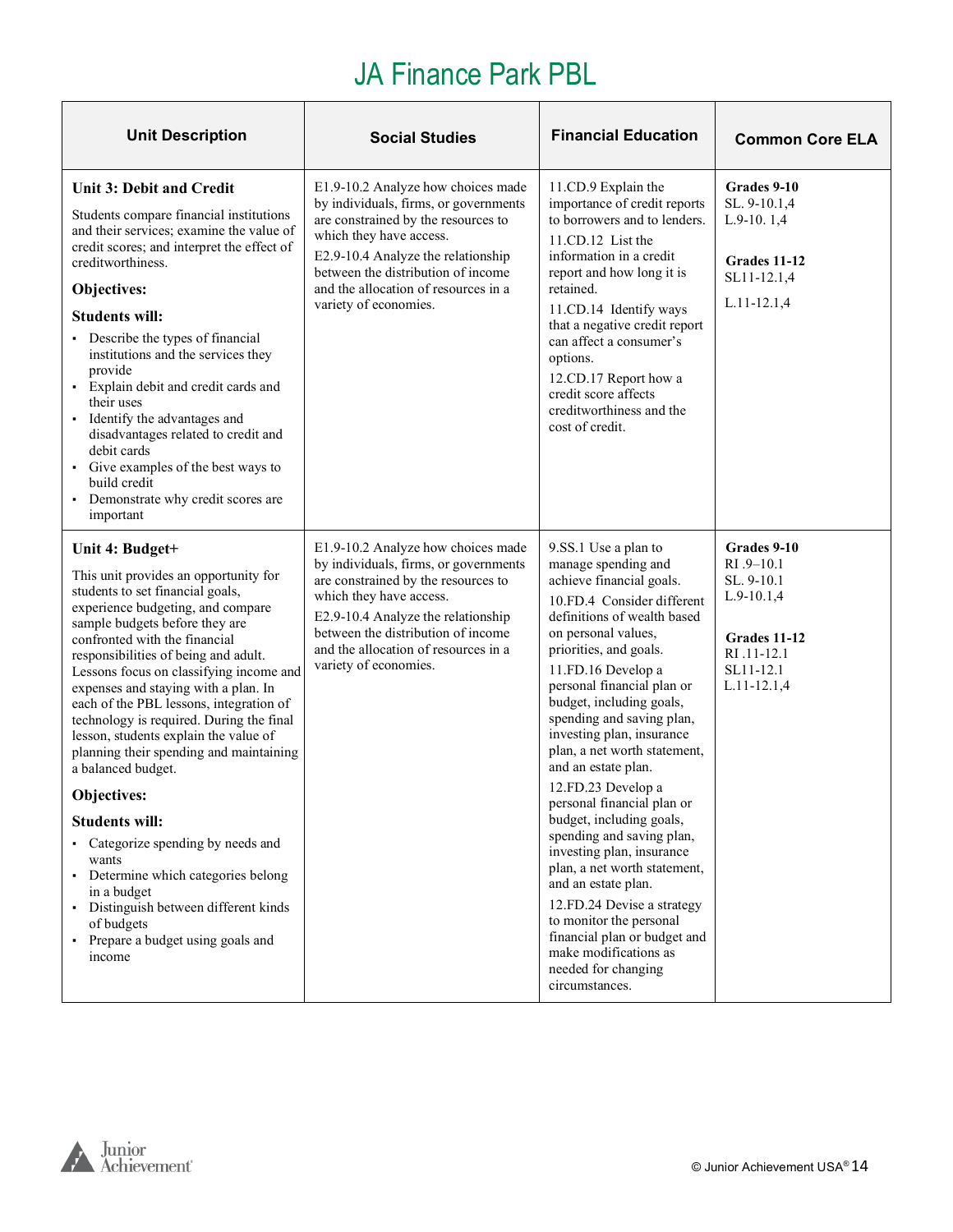# JA Finance Park PBL

| <b>Unit Description</b>                                                                                                                                                                                                                                                                                                                                                                                                                                                                                              | <b>Social Studies</b>                                                                                                                                                                                                                                                                      | <b>Financial Education</b>                                                                                                                                                                                                                                                                                                                                                                                                                   | <b>Common Core ELA</b>                                                                                   |
|----------------------------------------------------------------------------------------------------------------------------------------------------------------------------------------------------------------------------------------------------------------------------------------------------------------------------------------------------------------------------------------------------------------------------------------------------------------------------------------------------------------------|--------------------------------------------------------------------------------------------------------------------------------------------------------------------------------------------------------------------------------------------------------------------------------------------|----------------------------------------------------------------------------------------------------------------------------------------------------------------------------------------------------------------------------------------------------------------------------------------------------------------------------------------------------------------------------------------------------------------------------------------------|----------------------------------------------------------------------------------------------------------|
| Unit 5: Simulation and Debriefing<br>Students participate in the JA Finance<br>Park simulation. They put into action all<br>they have learned in the classroom by<br>making important spending decisions<br>and maintaining a balanced budget.<br>Students then use the knowledge and<br>skills gained from the JA Finance Park                                                                                                                                                                                      | E1.9-10.2 Analyze how choices made<br>by individuals, firms, or governments<br>are constrained by the resources to<br>which they have access.<br>E2.9-10.4 Analyze the relationship<br>between the distribution of income<br>and the allocation of resources in a<br>variety of economies. | 9.SS.1 Use a plan to<br>manage spending and<br>achieve financial goals.<br>10.FD.2 Compare how<br>financial responsibility is<br>different for individuals<br>with and without<br>dependents.                                                                                                                                                                                                                                                | Grades 9-10<br>RI .9-10.1,4,8<br>W. 9-10.1<br>$W. 9-10.4-9$<br>SL. 9-10.1<br>SL.9-10.4-6<br>$L.9-10.1-6$ |
| lessons to create a portfolio and<br>presentation that answer the following<br>driving question: What do I need to do<br>today to accomplish what I want in the<br>future?                                                                                                                                                                                                                                                                                                                                           |                                                                                                                                                                                                                                                                                            | 10.FD.4 Consider different<br>definitions of wealth based<br>on personal values,<br>priorities, and goals.<br>11.FD.16 Develop a                                                                                                                                                                                                                                                                                                             | Grades 11-12<br>RI .11-12.1,4,8<br>W.11-12.1<br>W. 11-12.4-9<br>SL.11-12.1<br>$SL.11 - 12.4 - 6$         |
| Objectives:<br><b>Students will:</b>                                                                                                                                                                                                                                                                                                                                                                                                                                                                                 |                                                                                                                                                                                                                                                                                            | personal financial plan or<br>budget, including goals,<br>spending and saving plan,                                                                                                                                                                                                                                                                                                                                                          | $L.11-12.1-6$                                                                                            |
| • Create a family budget using<br>hypothetical life situations<br>• Make saving and investment<br>decisions<br>• Demonstrate understanding of the<br>importance of making smart financial<br>decisions now that will last<br>throughout their lifetimes<br>• Articulate thoughts and ideas<br>effectively using oral, written, and<br>nonverbal communication skills in a<br>variety of forms and contexts<br>• Demonstrate originality and<br>creativity<br>· Build confidence, self-esteem, and<br>teamwork skills |                                                                                                                                                                                                                                                                                            | investing plan, insurance<br>plan, a net worth statement,<br>and an estate plan.<br>12.FD.23 Develop a<br>personal financial plan or<br>budget, including goals,<br>spending and saving plan,<br>investing plan, insurance<br>plan, a net worth statement,<br>and an estate plan.<br>12.FD.24 Devise a strategy<br>to monitor the personal<br>financial plan or budget and<br>make modifications as<br>needed for changing<br>circumstances. |                                                                                                          |

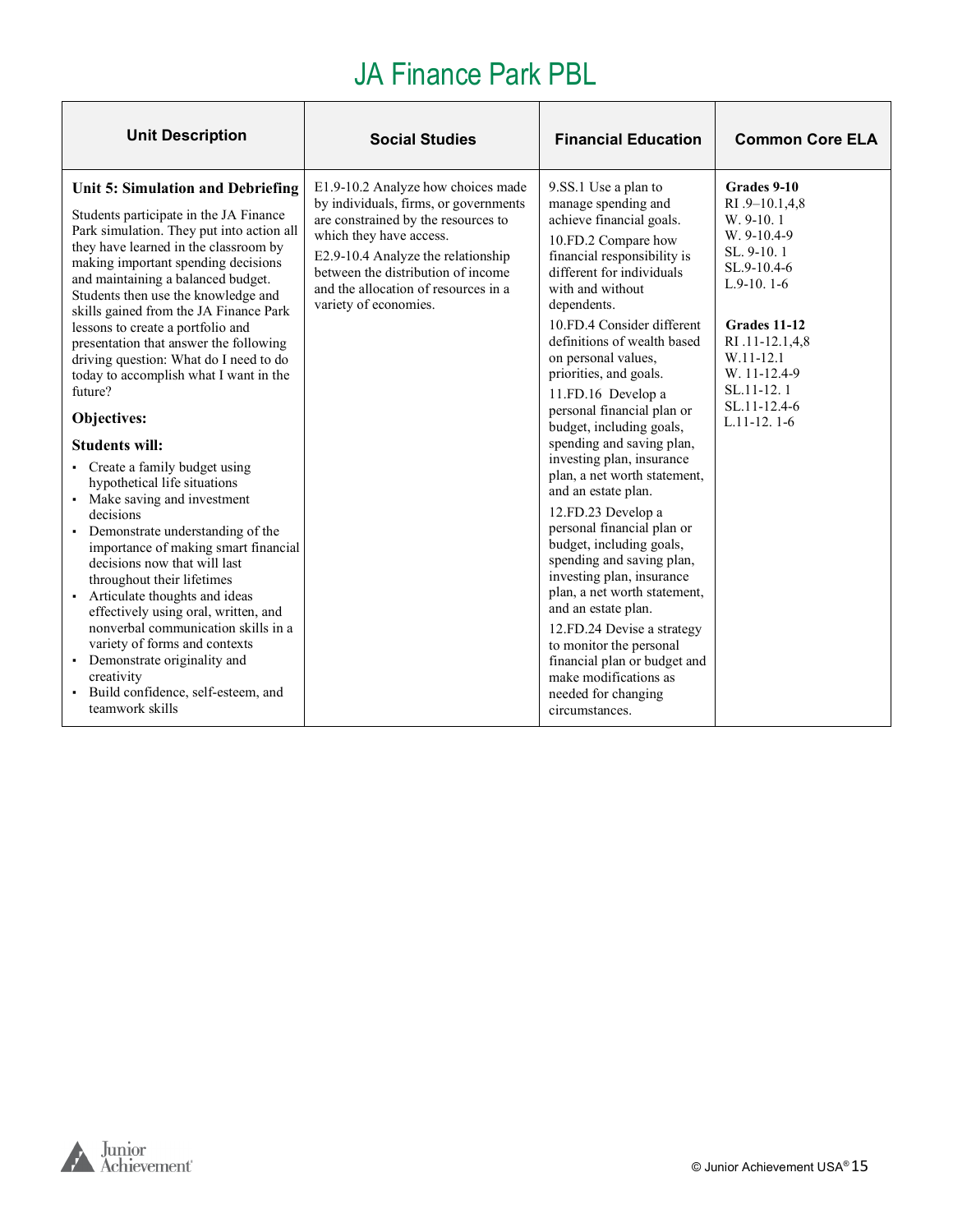| <b>Unit Description</b>                                                                                                                                                                                                                                                                                                                                                                                                                                                                                                          | <b>Social Studies</b>                                                                                                                                                                                                                                                                         | <b>Financial Education</b>                                                                                                                                                                                                                                                                                                                                                                                                                                                                                                                                                                               | <b>English Language</b><br><b>Arts</b>                                                                                                                |
|----------------------------------------------------------------------------------------------------------------------------------------------------------------------------------------------------------------------------------------------------------------------------------------------------------------------------------------------------------------------------------------------------------------------------------------------------------------------------------------------------------------------------------|-----------------------------------------------------------------------------------------------------------------------------------------------------------------------------------------------------------------------------------------------------------------------------------------------|----------------------------------------------------------------------------------------------------------------------------------------------------------------------------------------------------------------------------------------------------------------------------------------------------------------------------------------------------------------------------------------------------------------------------------------------------------------------------------------------------------------------------------------------------------------------------------------------------------|-------------------------------------------------------------------------------------------------------------------------------------------------------|
| Theme 1: Employment and Income<br><b>Foundation 1 Career Cluster</b><br>Students learn about the 16 career clusters<br>and how their own interests and skills can<br>help them determine a career pathway<br>Objectives:<br><b>Students will:</b><br>• Examine careers and corresponding<br>career clusters.<br>• Apply interests and skills to specific<br>career clusters.<br>• Research possible careers within a<br>chosen career cluster.<br>• Analyze how interests and skills may<br>relate to a specific career cluster. | E1.9-10.2 Analyze how choices<br>made by individuals, firms, or<br>governments are constrained by the<br>resources to which they have<br>access.<br>E2.9-10.4 Analyze the relationship<br>between the distribution of income<br>and the allocation of resources in a<br>variety of economies. | 9.EI.1 Use a plan to manage<br>spending and achieve financial<br>goals.<br>10.EI.2 Outline a career plan that<br>aligns with personal interests,<br>financial goals, and desired<br>lifestyle.<br>11.EI.1 Analyze how economic and<br>other conditions can affect income<br>and career opportunities and the<br>need for lifelong training and<br>education.<br>11.EI.3 Modify a career plan that<br>aligns with personal interests,<br>financial goals, and desired<br>lifestyle.<br>12.EI.1 Revise a career plan that<br>aligns with personal interests,<br>financial goals, and desired<br>lifestyle. | RI.9-10.1.4<br>W.9-10.2,4,6,7,8<br>SL 9-10.1,2,4,5,6<br>$L$ 9-10. 1-6<br>RI.11-12.1,4<br>W.11-12.2,4,6,7,8<br>SL 9-10. 1,2,4,5,6<br>$L$ 11-12. 1-6    |
| Theme 1: Employment and Income<br><b>Foundation 2 Net Income</b><br>Students learn the difference between gross<br>pay and net pay and understand the various<br>taxes and other deductions withheld from a<br>paycheck.<br>Objectives:<br><b>Students will:</b><br>· Identify the difference between gross pay<br>and net pay.<br>• Identify the components on an earnings<br>statement (pay stub) that affect net<br>income.<br>• Calculate net monthly income after<br>removing taxes, benefits, and other<br>deductions.     | E1.9-10.2 Analyze how choices<br>made by individuals, firms, or<br>governments are constrained by the<br>resources to which they have<br>access.<br>E2.9-10.4 Analyze the relationship<br>between the distribution of income<br>and the allocation of resources in a<br>variety of economies. | 10.EI.6 Differentiate between gross,<br>net, and taxable income.<br>11.EI.5 Summarize employee<br>benefits and explain why they are<br>forms of compensation.<br>12.EI.6 Calculate the future income<br>needed to maintain a current<br>standard of living.                                                                                                                                                                                                                                                                                                                                              | RI.9-10.1,4<br>W.9-10.2,4,6,7,8<br>SL 9-10. 1,2,4,5,6<br>$L$ 9-10. 1-6<br>RI.11-12.1,4<br>$W.11-12.2,4,6,7,8$<br>SL 9-10. 1,2,4,5,6<br>$L$ 11-12. 1-6 |

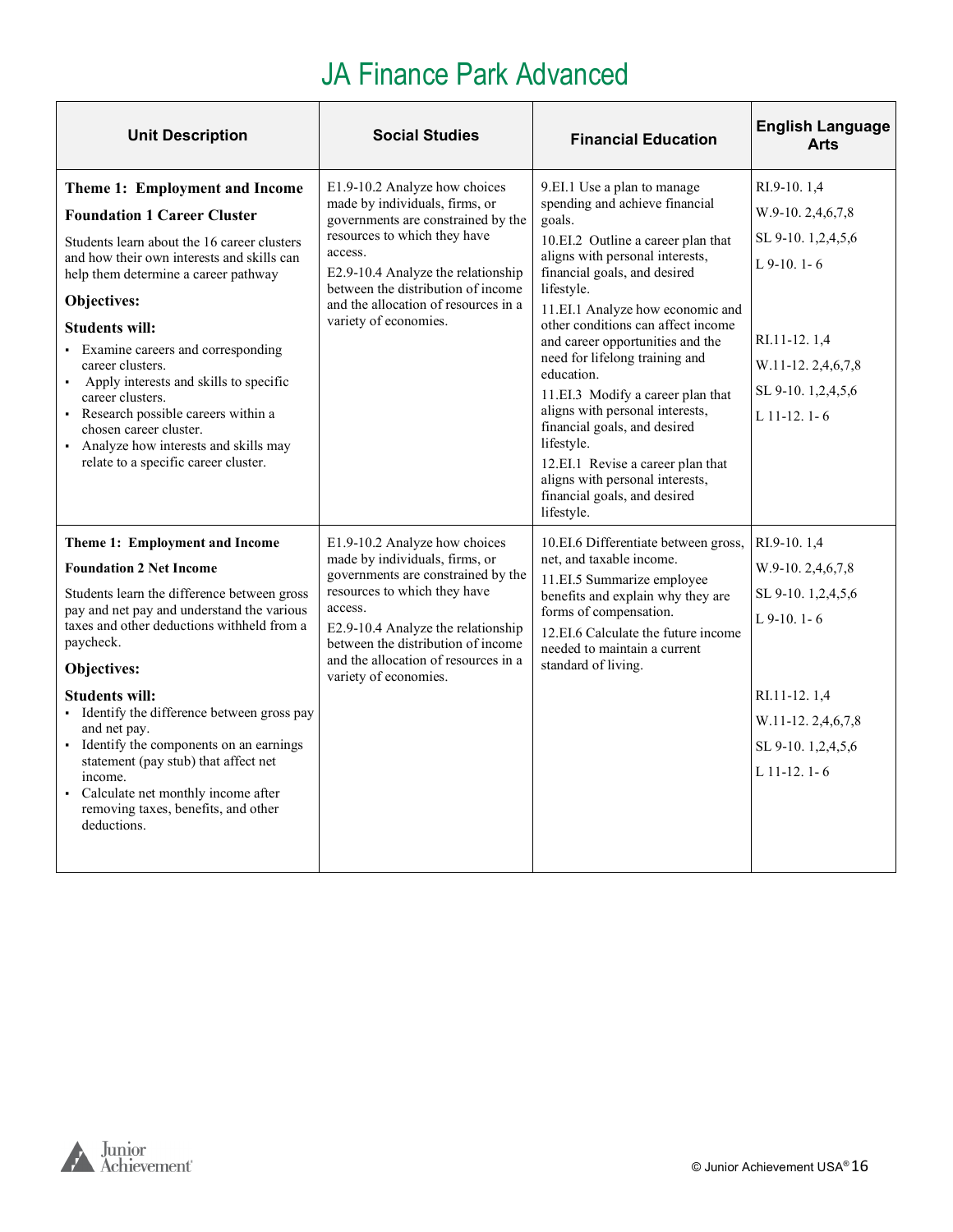| <b>Unit Description</b>                                                                                                                                                                                                                                                                                                                                                                                                                                                                            | <b>Social Studies</b>                                                        | <b>Financial Education</b>                                                                                                                                                                                                                                                                                                                                                                                                                   | <b>English</b><br><b>Language Arts</b>               |
|----------------------------------------------------------------------------------------------------------------------------------------------------------------------------------------------------------------------------------------------------------------------------------------------------------------------------------------------------------------------------------------------------------------------------------------------------------------------------------------------------|------------------------------------------------------------------------------|----------------------------------------------------------------------------------------------------------------------------------------------------------------------------------------------------------------------------------------------------------------------------------------------------------------------------------------------------------------------------------------------------------------------------------------------|------------------------------------------------------|
| Theme 2: Employment and<br><b>Education</b>                                                                                                                                                                                                                                                                                                                                                                                                                                                        | NA                                                                           | 9.EI.3 Compare how employment<br>opportunities vary across educational<br>levels.                                                                                                                                                                                                                                                                                                                                                            | RI.9-10, 1.4<br>SL 9-10.1,2,4,5,6                    |
| The Value of Education                                                                                                                                                                                                                                                                                                                                                                                                                                                                             |                                                                              | 9.SS.8 Research the cost of expenses                                                                                                                                                                                                                                                                                                                                                                                                         | $L$ 9-10, 1-6                                        |
| Students learn about the time<br>commitments, costs and benefits of<br>post-secondary education options.<br>Then they compete to find four<br>occupations from the Occupational<br>Outlook Handbook with the highest<br>return on investment.<br>Objectives:<br><b>Students will:</b><br>· Identify the benefits of<br>postsecondary education, including<br>trade schools and military service.<br>• Identify the income projection for a<br>variety of careers.<br>• Calculate the return on the |                                                                              | associated with postsecondary education.<br>9.SS.8 Research the cost of expenses<br>associated with postsecondary education.<br>10.SS.8 Research the cost of expenses<br>associated with postsecondary education<br>and the financial impact of dual-credit or<br>technical training opportunities in high<br>school.<br>11.CD.6 Analyze the costs, benefits, and<br>impact of investment in post-high school<br>education by career option. | RI.11-12.1,4<br>SL 9-10. 1,2,4,5,6<br>$L$ 11-12. 1-6 |
| educational investment for different<br>occupations.                                                                                                                                                                                                                                                                                                                                                                                                                                               |                                                                              |                                                                                                                                                                                                                                                                                                                                                                                                                                              |                                                      |
| Theme 3: Financial                                                                                                                                                                                                                                                                                                                                                                                                                                                                                 | E1.9-10.2 Analyze how choices made                                           | 9.FD.1 Identify how individual                                                                                                                                                                                                                                                                                                                                                                                                               | RI.9-10.1,4                                          |
| <b>Responsibility and Decision</b><br><b>Making</b>                                                                                                                                                                                                                                                                                                                                                                                                                                                | by individuals, firms, or governments<br>are constrained by the resources to | responsibility for financial well-being will<br>change over a lifetime with changing life                                                                                                                                                                                                                                                                                                                                                    | W.9-10.1,4                                           |
| <b>Financial Decision Making</b>                                                                                                                                                                                                                                                                                                                                                                                                                                                                   | which they have access.                                                      | circumstances.                                                                                                                                                                                                                                                                                                                                                                                                                               | SL 9-10.1,2,5                                        |
| Students learn a process for making                                                                                                                                                                                                                                                                                                                                                                                                                                                                |                                                                              | 9.FD.3 Consider how personal financial<br>decisions might affect an individual.                                                                                                                                                                                                                                                                                                                                                              | $L$ 9-10, 1-6                                        |
| decisions and recognize the<br>responsibilities associated with<br>personal financial decisions.                                                                                                                                                                                                                                                                                                                                                                                                   |                                                                              | 10.FD.4 Consider different definitions of<br>wealth based on personal values,<br>priorities, and goals.                                                                                                                                                                                                                                                                                                                                      |                                                      |
| Objectives:                                                                                                                                                                                                                                                                                                                                                                                                                                                                                        |                                                                              | 11.FD.5 Develop a backup plan for a<br>specific financial goal when                                                                                                                                                                                                                                                                                                                                                                          | RI.11-12.1,4                                         |
| <b>Students will:</b><br>• Use rational and considered<br>decision-making steps to select<br>financial goals and priorities.<br>· Explain how decisions made today<br>can impact the future                                                                                                                                                                                                                                                                                                        |                                                                              | circumstances change (e.g., job loss,<br>illness, major gift, or inheritance).<br>12.FD.24 Devise a strategy to monitor the<br>personal financial plan or budget and<br>make modifications as needed for<br>changing circumstances.                                                                                                                                                                                                          | W.11-12.1,4<br>SL 9-10.1,2,5<br>$L$ 11-12, 1-6       |

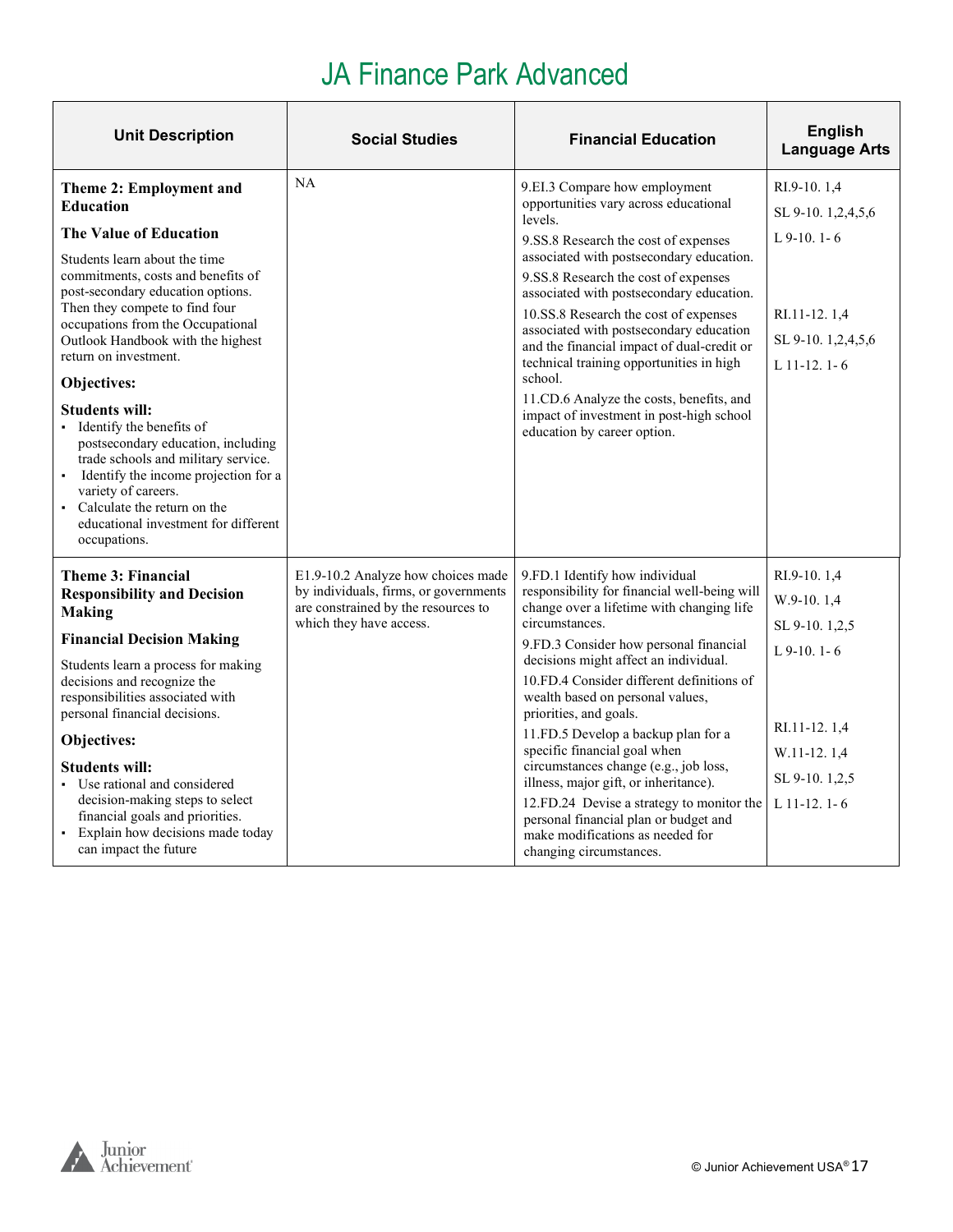| <b>Unit Description</b>                                                                                                                                                                                                                                                                                                                                                                                                                                                                                                                             | <b>Social Studies</b>                                                                                                                                                                                                                                                                      | <b>Financial Education</b>                                                                                                                                                                                                                                                                                                                                                                                                                                                                                                              | <b>English</b><br><b>Language Arts</b>                                                                                                       |
|-----------------------------------------------------------------------------------------------------------------------------------------------------------------------------------------------------------------------------------------------------------------------------------------------------------------------------------------------------------------------------------------------------------------------------------------------------------------------------------------------------------------------------------------------------|--------------------------------------------------------------------------------------------------------------------------------------------------------------------------------------------------------------------------------------------------------------------------------------------|-----------------------------------------------------------------------------------------------------------------------------------------------------------------------------------------------------------------------------------------------------------------------------------------------------------------------------------------------------------------------------------------------------------------------------------------------------------------------------------------------------------------------------------------|----------------------------------------------------------------------------------------------------------------------------------------------|
| <b>Theme 4: Planning and Money</b><br>Management<br><b>Next-Level Budgeting</b><br>Students explore the differences<br>between needs and wants, and then<br>learn about the parts of a budget and<br>the importance of budgeting.<br>Objectives:<br><b>Students will:</b><br>Recognize some of the reasons<br>a.<br>why people might spend more than<br>they earn.<br>Identify and use parts of a budget.<br>List the long-term effects of<br>overspending.                                                                                         | E1.9-10.2 Analyze how choices made<br>by individuals, firms, or governments<br>are constrained by the resources to<br>which they have access.<br>E2.9-10.4 Analyze the relationship<br>between the distribution of income<br>and the allocation of resources in a<br>variety of economies. | 11.FD.16 Develop a personal financial<br>plan or budget, including goals, spending<br>and saving plan, investing plan, insurance<br>plan, a net worth statement, and an estate<br>plan.<br>12.FD.23 Develop a personal financial<br>plan or budget, including goals, spending<br>and saving plan, investing plan, insurance<br>plan, a net worth statement, and an estate<br>plan.<br>12.FD.24 Devise a strategy to monitor the<br>personal financial plan or budget and<br>make modifications as needed for<br>changing circumstances. | RI.9-10 1,4<br>SL 9-10 1,2<br>$L$ 9-10 1-6<br>RI.11-12 1,4<br>SL 9-10 1,2<br>$L$ 11-12 1-6                                                   |
| Theme 5: Risk Management and<br><b>Insurance</b><br>Insurance<br>Students analyze the conditions under<br>which it is appropriate for young adults<br>to have life, health, and disability<br>insurance.<br>Objectives:<br><b>Students will:</b><br>Recognize strategies for managing<br>risk.<br>• List the benefits of having<br>insurance for risk management.<br>Identify conditions under which it<br>$\blacksquare$<br>is appropriate for young adults to<br>have life, health, and disability<br>insurance.<br>• Compare insurance policies. | E1.9-10.2 Analyze how choices made<br>by individuals, firms, or governments<br>are constrained by the resources to<br>which they have access.                                                                                                                                              | 9.RM.2 Recommend insurance for various<br>types of risk.<br>10.RM.1 Identify circumstances in which<br>self-insurance is appropriate.<br>11.RM.3 Recommend insurance for<br>various types of risk.<br>12.RM.1 Research insurance for the types<br>of risks that young adults might face after<br>graduation.                                                                                                                                                                                                                            | RI.9-101,4<br>W.9-10 1,2,4,6,7,8<br>SL 9-10 1,2,4,5<br>$L$ 9-10 1-6<br>RI.11-12 1,4<br>W.11-12 2,4,6,7,8<br>SL 9-10 1,2,4,5<br>$L$ 11-12 1-6 |
| Theme 6: Investing<br><b>Investing for the Future</b><br>Students learn about different types of<br>investments and collaborate to build a<br>diversified investment portfolio.<br>Objectives:<br><b>Students will:</b><br>• Recognize different investment<br>options.<br>• Compare the benefits and risks of<br>various investment options.<br>• Create a diversified investment<br>portfolio that maximizes profit                                                                                                                               | E1.9-10.2 Analyze how choices made<br>by individuals, firms, or governments<br>are constrained by the resources to<br>which they have access.                                                                                                                                              | 9.I.1 Examine strategies for investing as<br>part of a comprehensive financial plan.<br>9.I.3 Identify types of investments<br>appropriate for different objectives such<br>as liquidity, income, and growth.<br>10.I.1 Define the time value of money and<br>explain how money invested regularly<br>over time may grow exponentially.<br>10.I.3 Compare strategies for investing as<br>part of a comprehensive financial plan.<br>11.I.1 Compare strategies for investing as<br>part of a comprehensive financial plan.               | RI.9-10 1,4<br>W.9-10 1,8<br>SL 9-10 1,2,5<br>$L$ 9-10 1-6<br>RI.11-12 1,4<br>W.11-12 1,8<br>SL 9-10 1,2,5<br>$L$ 11-12 1-6                  |

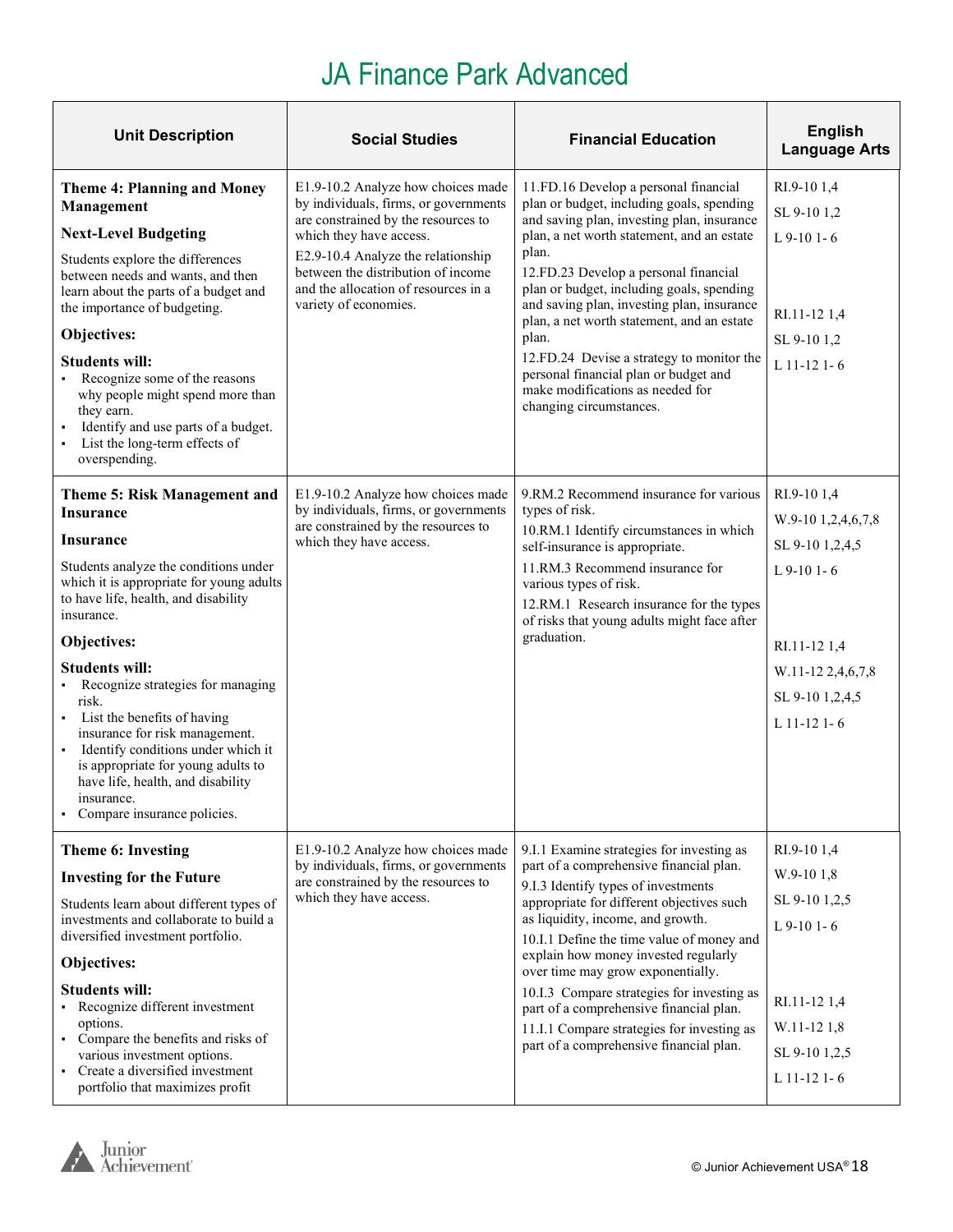| <b>Unit Description</b>                                                                                                                                                                                                                                                                                                                                                                                                                                                                                                                                        | <b>Social Studies</b>                                                                                                                                                                                                                                                                      | <b>Financial Education</b>                                                                                                                                                                                                                                                                                                                                                                                                                                                                                                                                                                                                                                                                                                                                                  | <b>English</b><br><b>Language Arts</b>                                                                                                            |
|----------------------------------------------------------------------------------------------------------------------------------------------------------------------------------------------------------------------------------------------------------------------------------------------------------------------------------------------------------------------------------------------------------------------------------------------------------------------------------------------------------------------------------------------------------------|--------------------------------------------------------------------------------------------------------------------------------------------------------------------------------------------------------------------------------------------------------------------------------------------|-----------------------------------------------------------------------------------------------------------------------------------------------------------------------------------------------------------------------------------------------------------------------------------------------------------------------------------------------------------------------------------------------------------------------------------------------------------------------------------------------------------------------------------------------------------------------------------------------------------------------------------------------------------------------------------------------------------------------------------------------------------------------------|---------------------------------------------------------------------------------------------------------------------------------------------------|
| Theme 7: Simulation and<br><b>Debrief</b><br>Students participate in the JA Finance<br>Park simulation then reflect on the<br>activities they participated in during<br>the simulation and engage in an<br>activity to connect their learnings and<br>takeaways from the JA Finance Park<br>simulation to their future career and<br>money management goals.<br>Objectives:<br><b>Students will:</b><br>Identify key learnings from the JA<br>Finance Park simulation.<br>Analyze and apply lessons learned<br>to future career and money<br>management goals. | E1.9-10.2 Analyze how choices made<br>by individuals, firms, or governments<br>are constrained by the resources to<br>which they have access.<br>E2.9-10.4 Analyze the relationship<br>between the distribution of income<br>and the allocation of resources in a<br>variety of economies. | 9.FD.1 Identify how individual<br>responsibility for financial well-being will<br>change over a lifetime with changing life<br>circumstances.<br>9.FD.3 Consider how personal financial<br>decisions might affect an individual.<br>11.FD.16 Develop a personal financial<br>plan or budget, including goals, spending<br>and saving plan, investing plan, insurance<br>plan, a net worth statement, and an estate<br>plan.<br>12.FD.23 Develop a personal financial<br>plan or budget, including goals, spending<br>and saving plan, investing plan, insurance<br>plan, a net worth statement, and an estate<br>plan.<br>12.FD.24 Devise a strategy to monitor the<br>personal financial plan or budget and<br>make modifications as needed for<br>changing circumstances. | RI.9-10 1,4<br>W.9-10 1,2,4,6,7,8<br>SL 9-10 1,2,4,5,6<br>$L$ 9-10 1-6<br>RI.11-12 1,4<br>W.11-12 1,2,4,6,7,8<br>SL 9-10 1,2,4,5,6<br>L 11-12 1-6 |

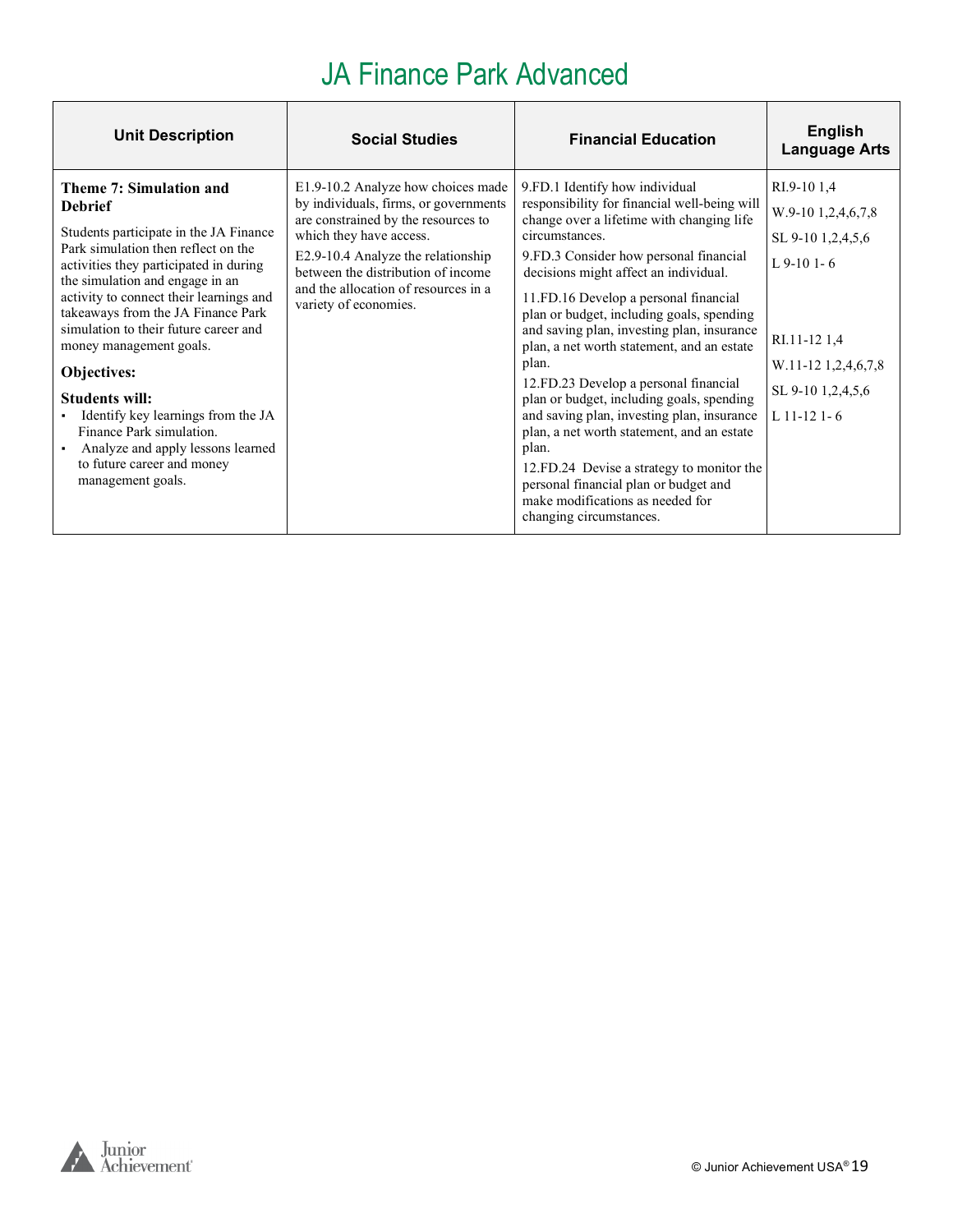| <b>Extension Details</b>                                                                                                                                                                                                                                                                                                                                                                      | <b>Extension Objectives</b>                                                                                                                                                                                                                                                                                                                                               | <b>Social Studies</b>                                                                                                                                                                                                     | <b>Financial Education</b>                                                                                                                                                                                                                                                                                                                                                                                                                       |
|-----------------------------------------------------------------------------------------------------------------------------------------------------------------------------------------------------------------------------------------------------------------------------------------------------------------------------------------------------------------------------------------------|---------------------------------------------------------------------------------------------------------------------------------------------------------------------------------------------------------------------------------------------------------------------------------------------------------------------------------------------------------------------------|---------------------------------------------------------------------------------------------------------------------------------------------------------------------------------------------------------------------------|--------------------------------------------------------------------------------------------------------------------------------------------------------------------------------------------------------------------------------------------------------------------------------------------------------------------------------------------------------------------------------------------------------------------------------------------------|
| <b>Theme 1: Employment and Income</b>                                                                                                                                                                                                                                                                                                                                                         |                                                                                                                                                                                                                                                                                                                                                                           |                                                                                                                                                                                                                           |                                                                                                                                                                                                                                                                                                                                                                                                                                                  |
| 1.3 Entrepreneurial Strengths<br>and Talents<br>Students are introduced to<br>entrepreneurial characteristics and<br>how they help in business. They<br>take a self-assessment and create a<br>plan to improve their<br>entrepreneurial skills.                                                                                                                                               | Students will:<br>Identify the characteristics of a<br>successful entrepreneur.<br>Examine personal<br>entrepreneurial qualifications<br>and characteristics.<br>Develop a plan for building<br>entrepreneurial skills.                                                                                                                                                   | E4.11-12.2 Evaluate how the<br>standard of living changes when<br>incentives, entitlement programs,<br>or entrepreneurship is increased.                                                                                  | 11.EI.1 Analyze how economic<br>and other conditions can affect<br>income and career opportunities<br>and the need for lifelong training<br>and education.<br>12.EI.1 Revise a career plan that<br>aligns with personal interests,<br>financial goals, and desired<br>lifestyle.                                                                                                                                                                 |
| 1.4 Job Loss<br>Students are introduced to factors<br>that can lead to job loss. They learn<br>which professions are likely to be<br>more affected by specific factors<br>and compare two worker scenarios.<br>Students see how being prepared<br>can help minimize job loss stress<br>and they sketch out a plan to<br>prepare for a possible job loss.                                      | <b>Students will:</b><br>Recognize factors that can lead<br>$\blacksquare$<br>to job loss, including economic<br>downturns (layoffs, natural<br>disasters, foreclosure),<br>globalization, and automation.<br>Develop a plan for preparing<br>for job loss.<br>Identify professional<br>development and job retraining<br>opportunities to help when job<br>loss happens. | E4.11-12.5 Explain how current<br>globalization trends and policies<br>affect economic growth, labor<br>markets, rights of citizens, the<br>environment, and resource and<br>income distribution in different<br>nations. | 11.FD.1 Discuss how individual<br>responsibility for financial well-<br>being will change over a lifetime<br>with changing life circumstances.<br>11.EI.2 Discuss how non-income<br>factors such as child-care options,<br>cost of living, and work conditions<br>can influence job choice<br>12.RM.9 Identify government<br>programs that provide financial<br>assistance for income loss due to<br>illness, disability, or premature<br>death. |
| 1.5 My Work Values and<br><b>Responsibilities</b><br>Students compare two employees<br>to see the importance of soft skills<br>and strong work ethic, and then<br>they learn why work ethic is<br>important to employers. They are<br>challenged to make ethical<br>decisions in the workplace, and<br>they also draft answers to mock<br>interview questions addressing<br>their work ethic. | <b>Students will:</b><br>Recognize the importance of<br>having a good work ethic and<br>making good choices, including<br>ethical decisions, in the<br>workplace.<br>Explain why certain decisions<br>made at work, such as taking<br>excessive sick days, having<br>unexcused absences, or arriving<br>late, have negative<br>consequences.                              | NA                                                                                                                                                                                                                        | 11.SS.3 Investigate changes in<br>personal spending behavior that<br>contribute to wealth building.                                                                                                                                                                                                                                                                                                                                              |

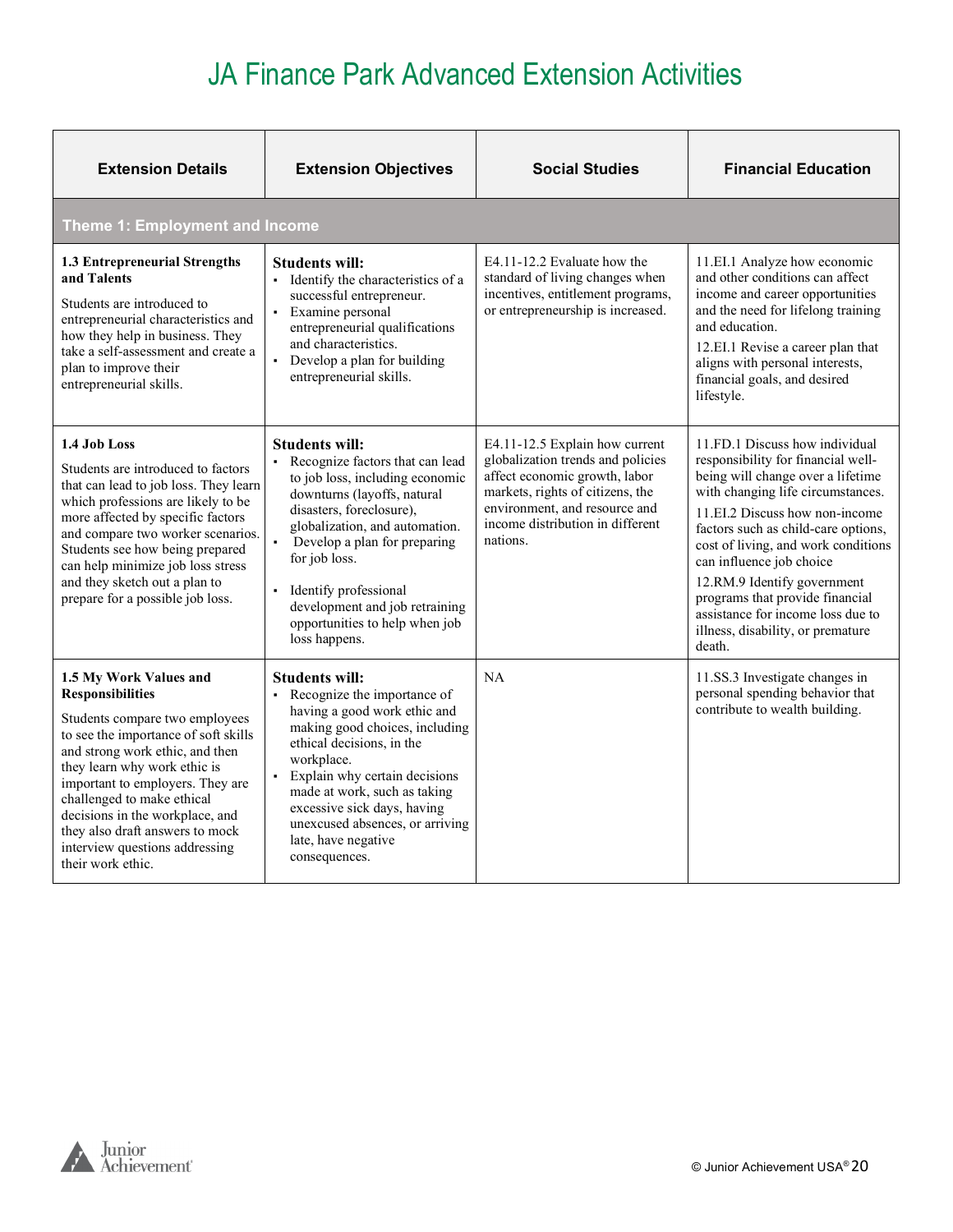| <b>Extension Details</b>                                                                                                                                                                                                                                                                                                                                                                             | <b>Extension Objectives</b>                                                                                                                                                                                                              | <b>Social Studies</b>                                                                                                                                                                                                                                                                         | <b>Financial Education</b>                                                                                                                                                                                                                                                                                                                                                                                                                                                                   |
|------------------------------------------------------------------------------------------------------------------------------------------------------------------------------------------------------------------------------------------------------------------------------------------------------------------------------------------------------------------------------------------------------|------------------------------------------------------------------------------------------------------------------------------------------------------------------------------------------------------------------------------------------|-----------------------------------------------------------------------------------------------------------------------------------------------------------------------------------------------------------------------------------------------------------------------------------------------|----------------------------------------------------------------------------------------------------------------------------------------------------------------------------------------------------------------------------------------------------------------------------------------------------------------------------------------------------------------------------------------------------------------------------------------------------------------------------------------------|
| 1.6 The IRS W-4 Form<br>Students learn about the process of<br>withholding money for taxes on<br>their paychecks. They can use a<br>tax estimator to determine how<br>much income to withhold for<br>taxes, discover where their tax<br>dollars are spent, and are<br>introduced to tax exemptions.<br>Students use the IRS website to<br>locate the W-4 form and answer<br>some specific questions. | <b>Students will:</b><br>Explain the purpose of the W-4<br>form.<br>• Examine the employee sections<br>of the W-4 form                                                                                                                   | E3.9-10.2 Explain the role of<br>government in advancing<br>technology and investing in capital<br>goods and human capital to<br>increase economic growth and<br>standards of living.                                                                                                         | 9.EI.8 Illustrate the relationship<br>between income level and income<br>tax liability.<br>11.EI.8 Complete IRS form W-4<br>(Employee's Withholding<br>Allowance Certificate) to<br>determine the optimal amount to<br>withhold for personal income tax.<br>12.EI.8 Revise IRS form W-4<br>(Employee's Withholding<br>Allowance Certificate) to<br>determine the optimal amount to<br>withhold for personal income tax.                                                                      |
| <b>Theme 2: Employment and Education</b>                                                                                                                                                                                                                                                                                                                                                             |                                                                                                                                                                                                                                          |                                                                                                                                                                                                                                                                                               |                                                                                                                                                                                                                                                                                                                                                                                                                                                                                              |
| 2.2 Applying for Financial Aid<br>with FAFSA<br>Students learn how to complete the<br>Free Application for Federal<br>Student Aid (FAFSA) form to<br>apply for financial aid for college.                                                                                                                                                                                                            | Students will:<br>• Explain the rationale for<br>completing the FAFSA form.<br>· Identify the resources and<br>information required for the<br>FAFSA form.<br>Develop an action plan for<br>$\blacksquare$<br>completing the FAFSA form. | E3.9-10.2 Explain the role of<br>government in advancing<br>technology and investing in capital<br>goods and human capital to<br>increase economic growth and<br>standards of living.                                                                                                         | 9.CD.1 Identify various types of<br>student loans (public and private)<br>as a means of paying for<br>postsecondary education.<br>9.CD.2 Identify alternatives to<br>loans as a means of paying for<br>postsecondary education.<br>9.SS.8 Research the cost of<br>expenses associated with<br>postsecondary education.                                                                                                                                                                       |
| <b>2.3 Career Decisions</b><br>Students create a plan based on<br>their interests and talents and learn<br>how to set goals to help them<br>achieve that plan.                                                                                                                                                                                                                                       | <b>Students will:</b><br>• Use a process to develop a<br>career plan.<br>• Identify career choices that<br>match interests and abilities<br>Develop a SMART goal to help<br>achieve a chosen career.                                     | E1.9-10.2 Analyze how choices<br>made by individuals, firms, or<br>governments are constrained by<br>the resources to which they have<br>access.<br>E2.9-10.4 Analyze the relationship<br>between the distribution of income<br>and the allocation of resources in a<br>variety of economies. | 9.EI.3 Compare how employment<br>opportunities vary across<br>educational levels.<br>10.EI.2 Outline a career plan that<br>aligns with personal interests,<br>financial goals, and desired<br>lifestyle.<br>11.EI.1 Analyze how economic<br>and other conditions can affect<br>income and career opportunities<br>and the need for lifelong training<br>and education.<br>12.EI.1 Revise a career plan that<br>aligns with personal interests,<br>financial goals, and desired<br>lifestyle. |

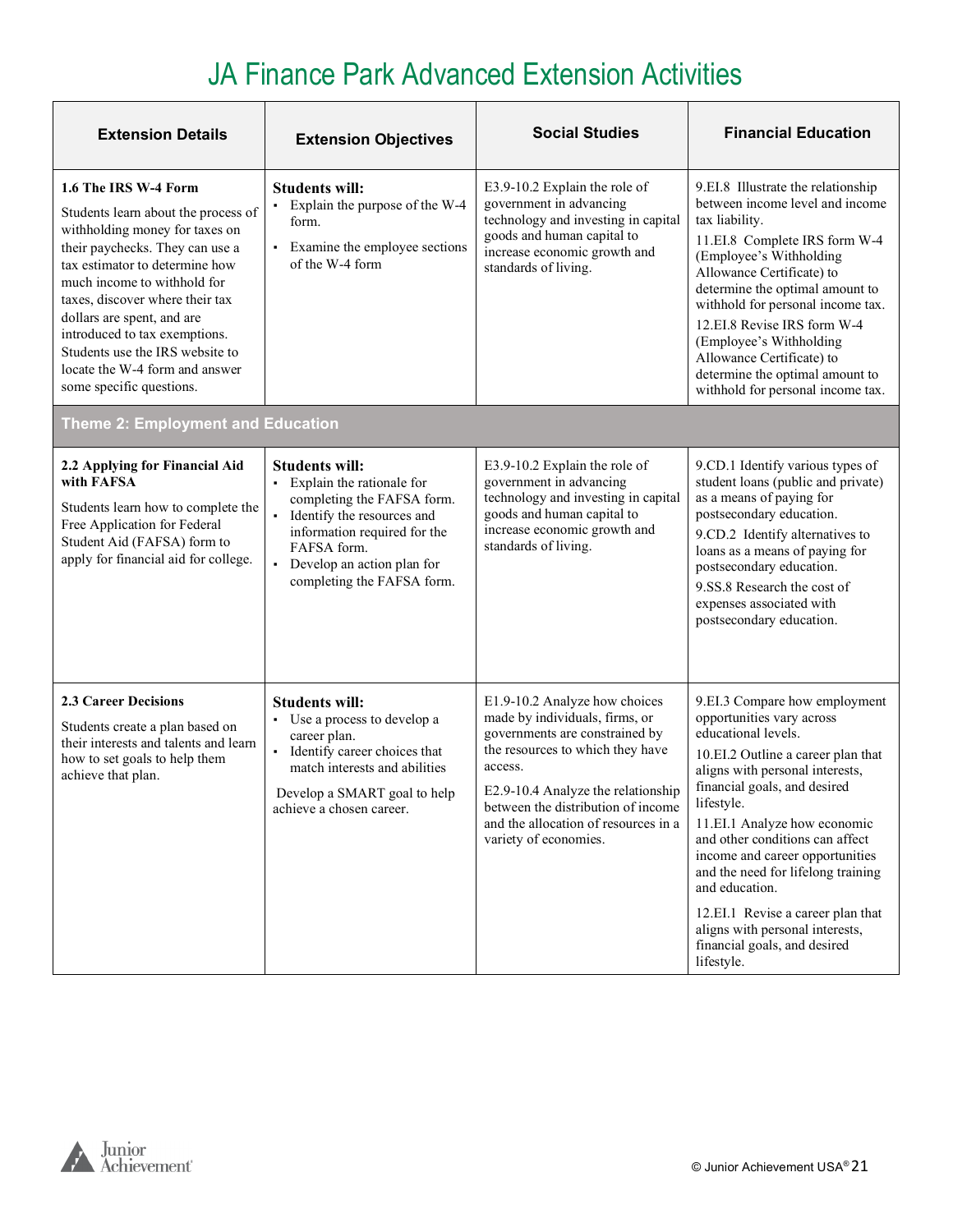| <b>Extension Details</b>                                                                                                                                                                        | <b>Extension Objectives</b>                                                                                                                                                                                                                                                                                                                                                                | <b>Social Studies</b><br><b>Standards</b>                                                                                                                                                                                                                                                        | <b>Financial Education</b>                                                                                                                                                                                                                                                                                                                                                                                                                                                                                                                                                                                                                                                                                                                                         |
|-------------------------------------------------------------------------------------------------------------------------------------------------------------------------------------------------|--------------------------------------------------------------------------------------------------------------------------------------------------------------------------------------------------------------------------------------------------------------------------------------------------------------------------------------------------------------------------------------------|--------------------------------------------------------------------------------------------------------------------------------------------------------------------------------------------------------------------------------------------------------------------------------------------------|--------------------------------------------------------------------------------------------------------------------------------------------------------------------------------------------------------------------------------------------------------------------------------------------------------------------------------------------------------------------------------------------------------------------------------------------------------------------------------------------------------------------------------------------------------------------------------------------------------------------------------------------------------------------------------------------------------------------------------------------------------------------|
| <b>2.4 Grades Count!</b><br>Students consider the<br>consequence of grades and<br>other factors and their effects<br>on college options and<br>scholarships.                                    | <b>Students will:</b><br>Reflect on their current<br>GPA and course selections<br>in light of key factors that<br>influence college<br>admissions.<br>Calculate a possible GPA<br>based on potential new<br>courses.<br>List the positive steps they<br>can take to be successful<br>with potential new courses<br>and improve the chance of<br>getting into a college of their<br>choice. | NA                                                                                                                                                                                                                                                                                               | 9.EI.3 Compare how employment<br>opportunities vary across educational levels.<br>11.EI.1 Analyze how economic and other<br>conditions can affect income and career<br>opportunities and the need for lifelong training<br>and education.                                                                                                                                                                                                                                                                                                                                                                                                                                                                                                                          |
| 2.5 Interpreting a Financial<br><b>Aid Award Letter</b><br>Students learn how to interpret<br>a financial aid award letter and<br>negotiate for more aid                                        | <b>Students will:</b><br>• Recognize the options<br>available upon receiving a<br>financial aid award letter.<br>Analyze the parts of a<br>financial aid award letter.<br>Identify effective strategies<br>for negotiating additional<br>financial aid.                                                                                                                                    | NA                                                                                                                                                                                                                                                                                               | 9.CD.1 Identify various types of student loans<br>(public and private) as a means of paying for<br>postsecondary education.<br>9.CD.2 Identify alternatives to loans as a<br>means of paying for postsecondary education.<br>11.CD.5 Investigate alternatives to loans as a<br>means of paying for postsecondary education,<br>including scholarships and grants.<br>11.CD.6 Analyze the costs, benefits, and<br>impact of investment in post-high school<br>education by career option.                                                                                                                                                                                                                                                                           |
| 2.6 Paying for Postsecondary<br>Education<br>Students explore how to pay for<br>postsecondary education, a<br>major financial decision that<br>will impact their finances for<br>years to come. | <b>Students will:</b><br>• Identify a savings goal and<br>plan.<br>Contrast grants and<br>scholarships with student<br>loans.<br>Explain the responsibilities<br>associated with student loan<br>debt.                                                                                                                                                                                     | E1.9-10.2 Analyze how<br>choices made by individuals,<br>firms, or governments are<br>constrained by the resources to<br>which they have access.<br>E2.9-10.4 Analyze the<br>relationship between the<br>distribution of income and the<br>allocation of resources in a<br>variety of economies. | 9.CD.1 Identify various types of student loans<br>(public and private) as a means of paying for<br>postsecondary education.<br>9.CD.2 Identify alternatives to loans as a<br>means of paying for postsecondary education.<br>9.SS.8 Research the cost of expenses<br>associated with postsecondary education.<br>10.SS.8 Research the cost of expenses<br>associated with postsecondary education and<br>the financial impact of dual-credit or technical<br>training opportunities in high school.<br>11.CD.5 Investigate alternatives to loans as a<br>means of paying for postsecondary education,<br>including scholarships and grants.<br>11.CD.6 Analyze the costs, benefits, and<br>impact of investment in post-high school<br>education by career option. |

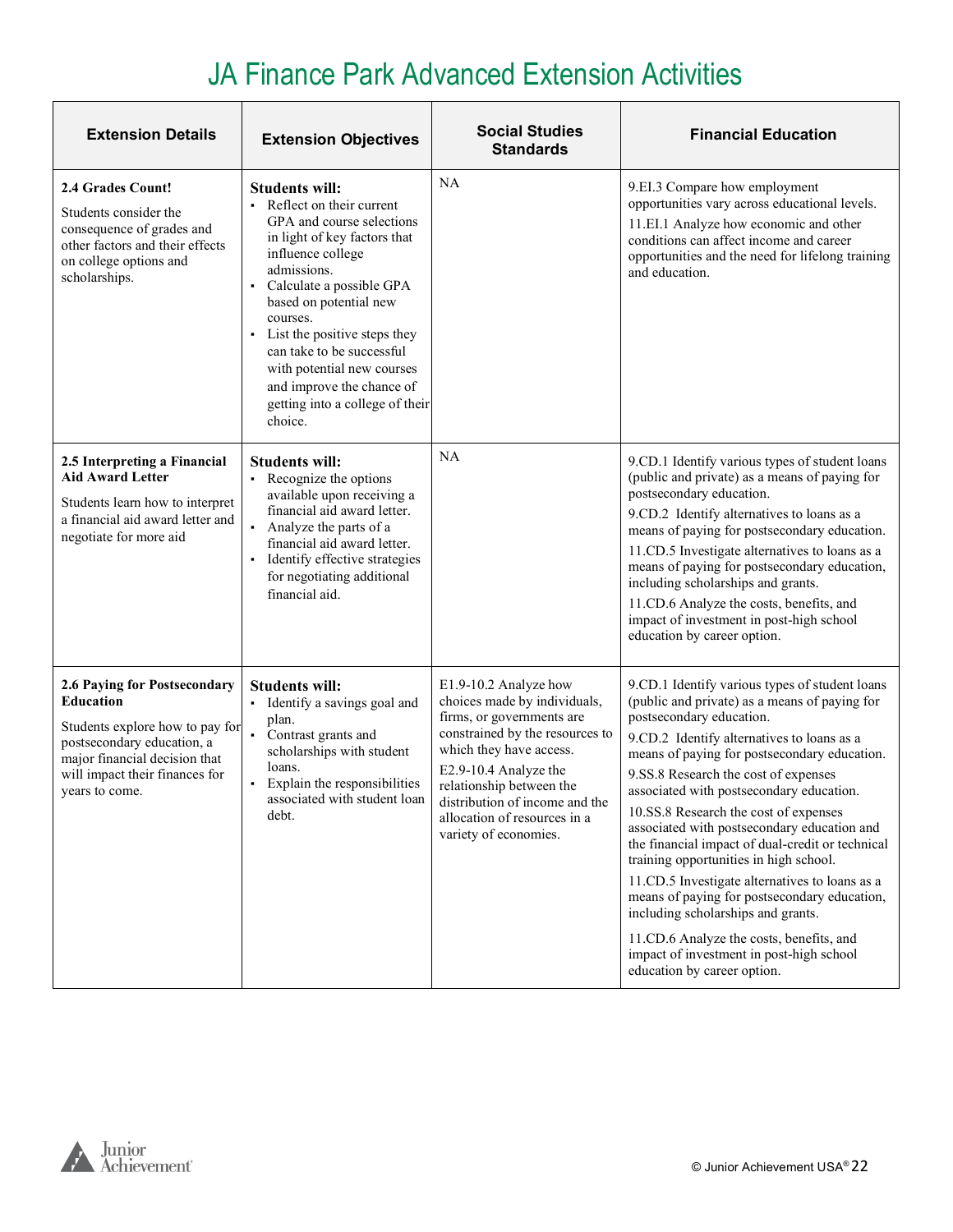| <b>Extension Details</b>                                                                                                                                   | <b>Extension Objectives</b>                                                                                                                                                                                                                                                                           | <b>Social Studies</b><br><b>Standards</b>                                                                                                                                                                                                                                                                                                                                                                                                       | <b>Financial Education</b>                                                                                                                                                                                                                                                                                                                                                                                                                                                                                                                                  |  |
|------------------------------------------------------------------------------------------------------------------------------------------------------------|-------------------------------------------------------------------------------------------------------------------------------------------------------------------------------------------------------------------------------------------------------------------------------------------------------|-------------------------------------------------------------------------------------------------------------------------------------------------------------------------------------------------------------------------------------------------------------------------------------------------------------------------------------------------------------------------------------------------------------------------------------------------|-------------------------------------------------------------------------------------------------------------------------------------------------------------------------------------------------------------------------------------------------------------------------------------------------------------------------------------------------------------------------------------------------------------------------------------------------------------------------------------------------------------------------------------------------------------|--|
| Theme 3: Financial Responsibility and Decision Making                                                                                                      |                                                                                                                                                                                                                                                                                                       |                                                                                                                                                                                                                                                                                                                                                                                                                                                 |                                                                                                                                                                                                                                                                                                                                                                                                                                                                                                                                                             |  |
| 3.2 Buying Your First Car<br>Students learn to be smart<br>consumers when purchasing a<br>new or used car                                                  | <b>Students will:</b><br>• Compare benefits of buying<br>and leasing a car.<br>Identify costs associated<br>with buying and owning a<br>car.<br>Explain benefits of buying<br>new and used cars.<br>Analyze costs and features<br>of several vehicles to<br>identify the best car for<br>one's needs. | E1.9-10.2 Analyze how<br>choices made by individuals,<br>firms, or governments are<br>constrained by the resources to<br>which they have access.                                                                                                                                                                                                                                                                                                | 9.SS.7 Demonstrate how to use comparison<br>shopping skills to buy or finance a major<br>purchase.<br>10.SS.7 Demonstrate how to use comparison<br>shopping skills to buy or finance a major<br>purchase.<br>10.SS.9 Research the costs and benefits of a<br>new versus used car (e.g., maintenance, safety,<br>financing, and gas mileage) versus alternative<br>forms of transportation.<br>11.SS.10 Compare the costs and benefits of a<br>new versus used car (e.g., maintenance, safety,<br>financing, and gas mileage) with public<br>transportation. |  |
| 3.3 Cost of Living<br>Students consider the<br>differences in cost of living<br>and median wage in different<br>areas of the United States.                | <b>Students will:</b><br>Compare cost of living in<br>$\blacksquare$<br>different states.<br>Discover the different<br>median wage for different<br>states and occupations.<br>Make a four-step plan for<br>$\blacksquare$<br>the future.                                                             | E4.11-12.2 Evaluate how the<br>standard of living changes<br>when incentives, entitlement<br>programs, or entrepreneurship<br>is increased.<br>E1.9-10.2 Analyze how<br>choices made by individuals,<br>firms, or governments are<br>constrained by the resources to<br>which they have access.<br>E2.9-10.4 Analyze the<br>relationship between the<br>distribution of income and the<br>allocation of resources in a<br>variety of economies. | 9.SS.1 Use a plan to manage spending and<br>achieve financial goals.<br>10.SS.1 Create a plan to manage spending and<br>achieve financial goals.                                                                                                                                                                                                                                                                                                                                                                                                            |  |
| 3.4 My Financial Future and<br>Debt<br>Students learn how to use<br>credit responsibly, why they<br>should keep debt low, and why<br>credit scores matter. | <b>Students will:</b><br>Recognize the effects of late<br>or missed payments.<br>Explain the effect of debts<br>$\blacksquare$<br>on a person's net worth.<br>Distinguish between good<br>use and misuse of credit<br>cards.                                                                          | E1.9-10.2 Analyze how<br>choices made by individuals,<br>firms, or governments are<br>constrained by the resources to<br>which they have access.<br>E2.9-10.4 Analyze the<br>relationship between the<br>distribution of income and the<br>allocation of resources in a<br>variety of economies.                                                                                                                                                | 9.FD.1 Identify how individual responsibility<br>for financial well-being will change over a<br>lifetime with changing life circumstances.<br>11.CD.7 Explain the effect of debt on net<br>worth.<br>12.FD.24 Devise a strategy to monitor the<br>personal financial plan or budget and make<br>modifications as needed for changing<br>circumstances.                                                                                                                                                                                                      |  |

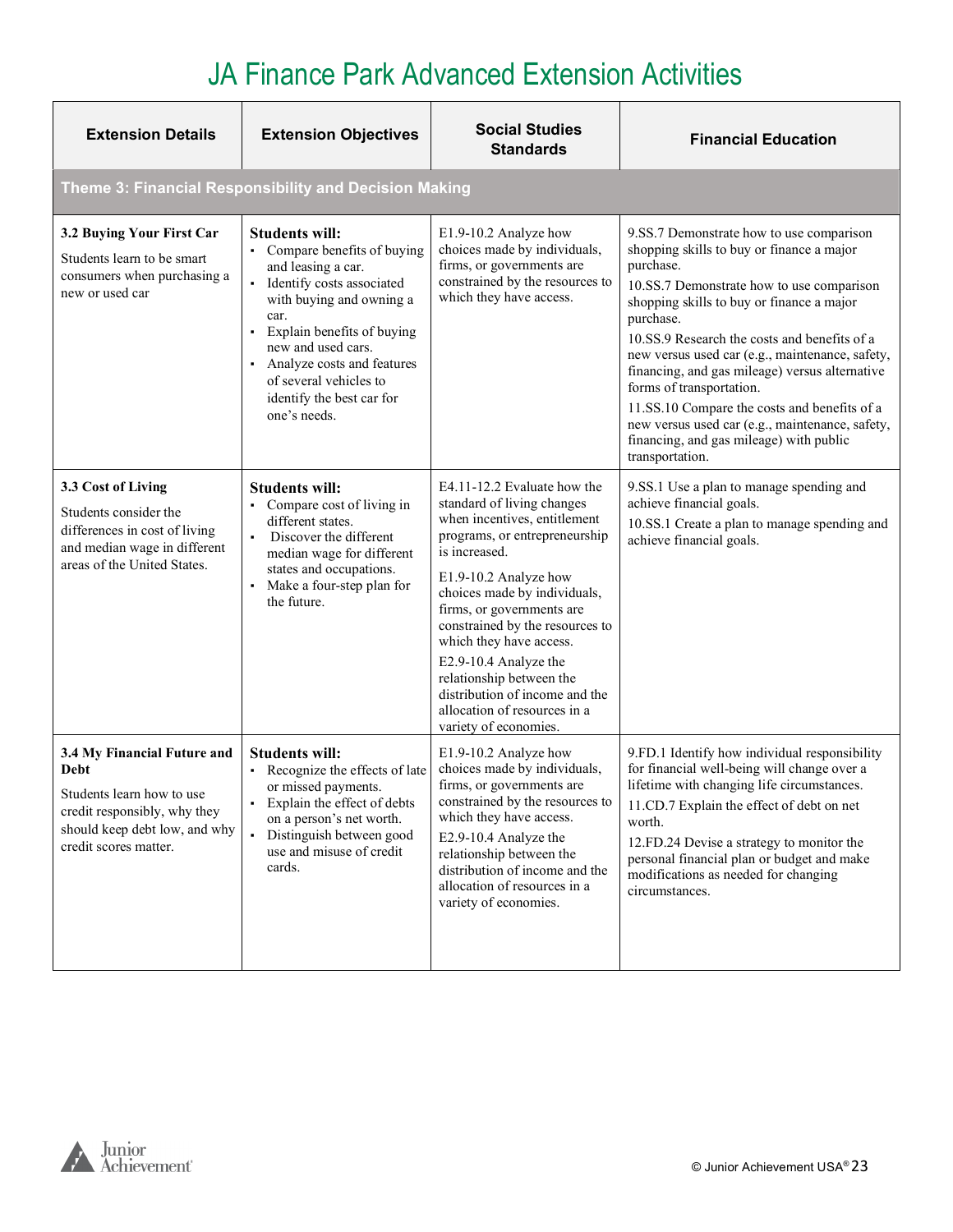| <b>Extension Details</b>                                                                                                                                            | <b>Extension Objectives</b>                                                                                                                                                                                                                                                                                               | <b>Social Studies</b><br><b>Standards</b>                                                                                                                                                                                                                                                        | <b>Financial Education</b>                                                                                                                                                                                                                                                                                                                                                                                                                                                                         |
|---------------------------------------------------------------------------------------------------------------------------------------------------------------------|---------------------------------------------------------------------------------------------------------------------------------------------------------------------------------------------------------------------------------------------------------------------------------------------------------------------------|--------------------------------------------------------------------------------------------------------------------------------------------------------------------------------------------------------------------------------------------------------------------------------------------------|----------------------------------------------------------------------------------------------------------------------------------------------------------------------------------------------------------------------------------------------------------------------------------------------------------------------------------------------------------------------------------------------------------------------------------------------------------------------------------------------------|
| 3.5 Philanthropy<br>Students consider the<br>emotional, social, and financial<br>benefits of charitable giving as<br>part of creating a personal<br>financial plan. | <b>Students will:</b><br>• Explain the difference<br>between philanthropy and<br>charity.<br>• Express how society<br>benefits when others donate<br>money for worthy causes.<br>• Evaluate how philanthropy<br>fits within a personal<br>financial plan.<br>• Clarify how charitable<br>giving may have tax<br>benefits. | E1.9-10.2 Analyze how<br>choices made by individuals,<br>firms, or governments are<br>constrained by the resources to<br>which they have access.<br>E2.9-10.4 Analyze the<br>relationship between the<br>distribution of income and the<br>allocation of resources in a<br>variety of economies. | 9.SS.2 Identify how charitable<br>giving fits into a spending<br>plan.<br>9.SS.9 Evaluate specific<br>charities based on purpose,<br>management, outcomes or<br>results, and reputation.<br>10.SS.2 Determine if and how<br>charitable giving fits into a<br>spending plan.<br>11.SS.11 Evaluate specific<br>charities based on purpose,<br>management, outcomes or<br>results, and reputation.                                                                                                    |
| 3.6 Planning for Financial<br><b>Success</b><br>Students use critical thinking<br>skills and design to<br>communicate the benefits of<br>financial goal planning.   | <b>Students will:</b><br>• Recognize the steps for<br>financial goal planning.<br>· Identify a financial goal<br>and develop a plan to reach<br>it.                                                                                                                                                                       | E1.9-10.2 Analyze how<br>choices made by individuals,<br>firms, or governments are<br>constrained by the resources to<br>which they have access.                                                                                                                                                 | 9.FD.1 Identify how individual<br>responsibility for financial<br>well-being will change over a<br>lifetime with changing life<br>circumstances.<br>11.FD.1 Discuss how<br>individual responsibility for<br>financial well-being will<br>change over a lifetime with<br>changing life circumstances.<br>11.FD.16 Develop a personal<br>financial plan or budget,<br>including goals, spending and<br>saving plan, investing plan,<br>insurance plan, a net worth<br>statement, and an estate plan. |
| 3.7 Sales and Property Taxes<br>Students determine the impact<br>taxes have on financial<br>decision making.                                                        | <b>Students will:</b><br>• Explain what taxes are used<br>for.<br>• Recognize different types<br>of taxes.<br>Analyze the impact of taxes<br>$\blacksquare$<br>on financial decisions, such<br>as buying a car or a home.                                                                                                 | E1.9-10.2 Analyze how<br>choices made by individuals,<br>firms, or governments are<br>constrained by the resources to<br>which they have access.                                                                                                                                                 | 11.SS.4 Identify expenses that<br>are tax deductible and those<br>that are not.<br>12.SS.5 Investigate the records<br>required to claim possible tax<br>deductions or credits.                                                                                                                                                                                                                                                                                                                     |

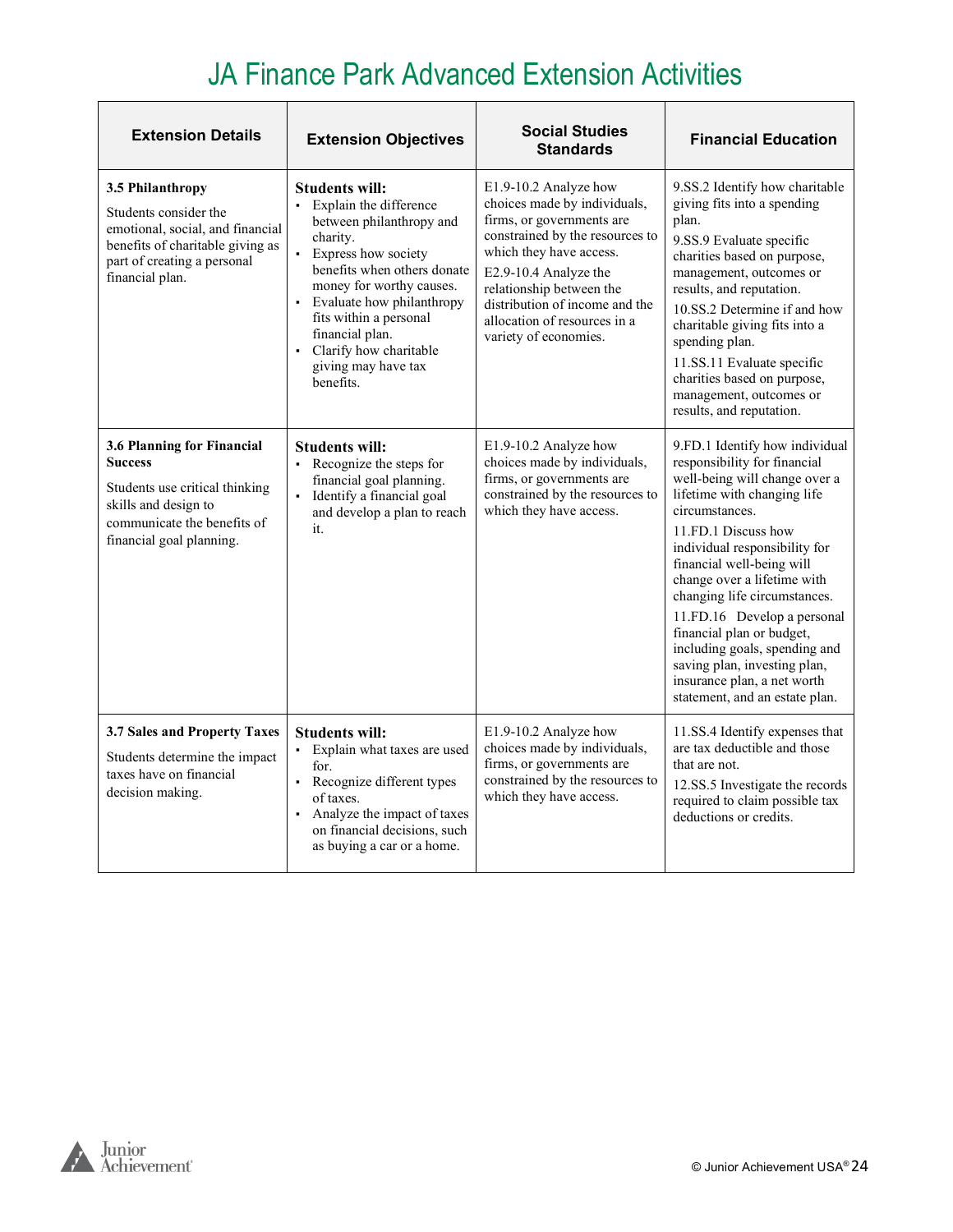| <b>Extension Details</b>                                                                                                                                                                                                                                             | <b>Extension Objectives</b>                                                                                                                                                                                                                                                   | <b>Social Studies</b><br><b>Standards</b>                                                                                                        | <b>Financial Education</b>                                                                                                                                                                                                                                                                                                                                                                                |
|----------------------------------------------------------------------------------------------------------------------------------------------------------------------------------------------------------------------------------------------------------------------|-------------------------------------------------------------------------------------------------------------------------------------------------------------------------------------------------------------------------------------------------------------------------------|--------------------------------------------------------------------------------------------------------------------------------------------------|-----------------------------------------------------------------------------------------------------------------------------------------------------------------------------------------------------------------------------------------------------------------------------------------------------------------------------------------------------------------------------------------------------------|
| <b>Theme 4: Planning and Money Management</b>                                                                                                                                                                                                                        |                                                                                                                                                                                                                                                                               |                                                                                                                                                  |                                                                                                                                                                                                                                                                                                                                                                                                           |
| 4.2 A World Without Cash<br>Students learn about cashless<br>spending. They discover the<br>pros and cons of cashless<br>spending, reflect on the impact<br>that apps and credit/debit cards<br>can have on spending and<br>security, and research a<br>payment app. | <b>Students will:</b><br>• Explore different payment<br>types, and classify the pros<br>and cons of using payment<br>apps.<br>Identify potential security<br>issues with using payment<br>apps.<br>Analyze how to use a<br>payment app to manage<br>spending.                 | E1.9-10.2 Analyze how<br>choices made by individuals,<br>firms, or governments are<br>constrained by the resources to<br>which they have access. | 9.SS.4 List the risks and<br>protections of checks, prepaid<br>cards, debit cards, gift cards,<br>and online or mobile payment<br>systems.<br>10.SS.4 Summarize the risks<br>and protections of checks,<br>prepaid cards, debit cards, gift<br>cards, and online or mobile<br>payment systems.                                                                                                            |
| <b>4.3 Extracurricular Expenses</b><br>Students apply their<br>understanding of budgeting as<br>they explore how to budget for<br>extracurricular activities that<br>are part of many students' high<br>school experiences.                                          | <b>Students will:</b><br>• Outline a short-term<br>financial goal for how to<br>save for extracurricular<br>expenses.<br>Generate a personal budget<br>to achieve the goal                                                                                                    | E1.9-10.2 Analyze how<br>choices made by individuals,<br>firms, or governments are<br>constrained by the resources to<br>which they have access. | 9.SS.1 Use a plan to manage<br>spending and achieve financial<br>goals.<br>9.FD.3 Consider how personal<br>financial decisions might<br>affect an individual.<br>10.SS.1 Create a plan to<br>manage spending and achieve<br>financial goals.<br>11.FD.16 Develop a personal<br>financial plan or budget                                                                                                   |
| <b>4.4 Unexpected Expenses</b><br>Students understand the impact<br>of unexpected expenses on<br>their budget and the role of an<br>emergency fund in meeting<br>those expenses.                                                                                     | <b>Students will:</b><br>Evaluate if an emergency<br>fund should be used for<br>different emergency<br>scenarios.<br>• Create an emergency fund<br>savings plan for an<br>emergency situation.<br>Analyze how saving for an<br>emergency fund can impact<br>a monthly budget. | E1.9-10.2 Analyze how<br>choices made by individuals,<br>firms, or governments are<br>constrained by the resources to<br>which they have access. | 9.SS.1 Use a plan to manage<br>spending and achieve financial<br>goals.<br>9.FD.3 Consider how personal<br>financial decisions might<br>affect an individual.<br>10.SS.1 Create a plan to<br>manage spending and achieve<br>financial goals.<br>11.FD.16 Analyze expenses<br>and risks of alternative<br>financing or predatory lending<br>options such as payday loans<br>and credit card cash advances. |

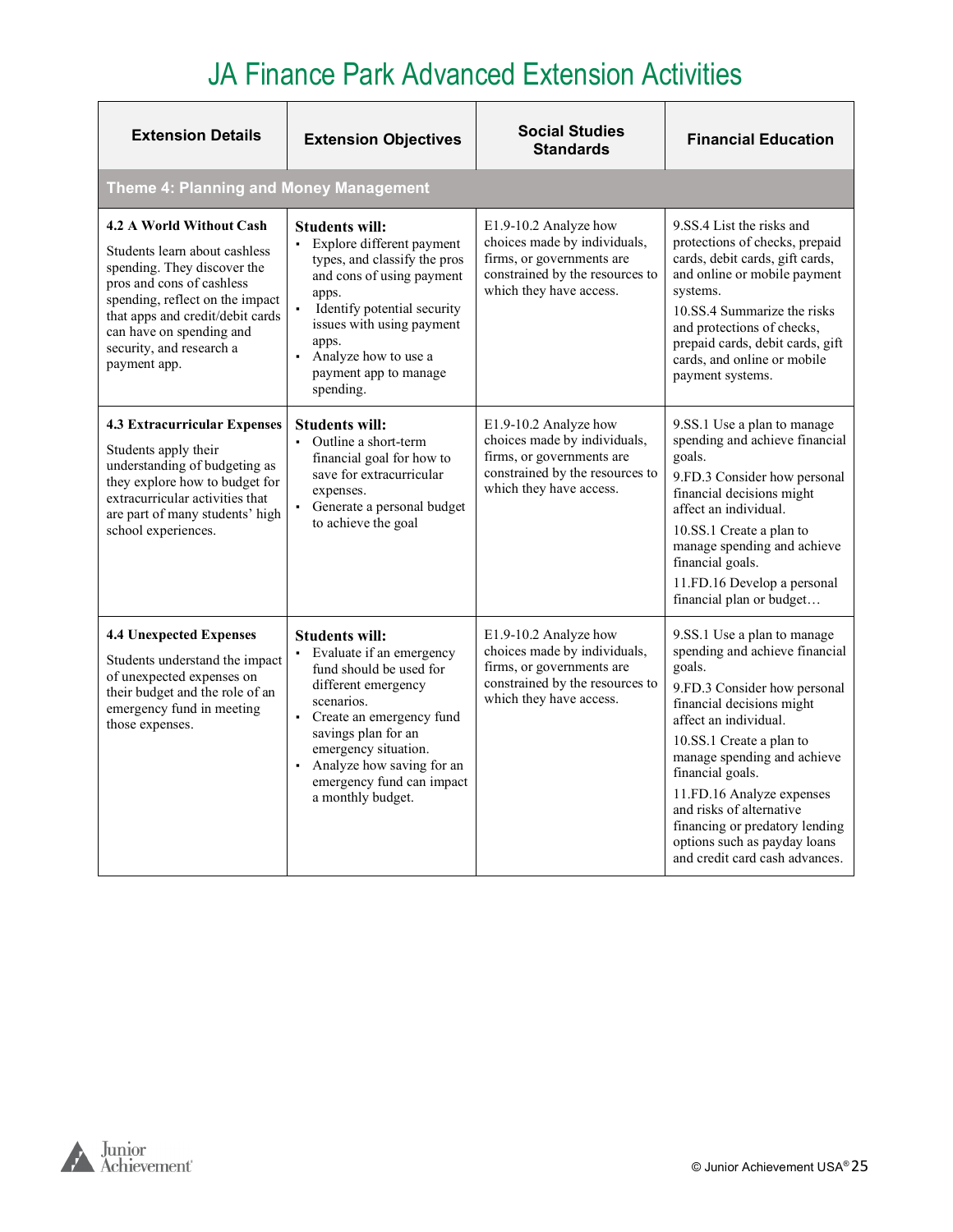| <b>Extension Details</b>                                                                                                                                                                                                                                             | <b>Extension Objectives</b>                                                                                                                                               | <b>Social Studies</b><br><b>Standards</b>                                                                                                                                                                                                                                                        | <b>Financial Education</b>                                                                                                                                                                                                                                                                                                                                                                                                                                                                                                                                                                                                                                                                                                                                                                                                                                                                                                                                                                               |  |  |  |
|----------------------------------------------------------------------------------------------------------------------------------------------------------------------------------------------------------------------------------------------------------------------|---------------------------------------------------------------------------------------------------------------------------------------------------------------------------|--------------------------------------------------------------------------------------------------------------------------------------------------------------------------------------------------------------------------------------------------------------------------------------------------|----------------------------------------------------------------------------------------------------------------------------------------------------------------------------------------------------------------------------------------------------------------------------------------------------------------------------------------------------------------------------------------------------------------------------------------------------------------------------------------------------------------------------------------------------------------------------------------------------------------------------------------------------------------------------------------------------------------------------------------------------------------------------------------------------------------------------------------------------------------------------------------------------------------------------------------------------------------------------------------------------------|--|--|--|
| Theme 5: Risk Management and Insurance                                                                                                                                                                                                                               |                                                                                                                                                                           |                                                                                                                                                                                                                                                                                                  |                                                                                                                                                                                                                                                                                                                                                                                                                                                                                                                                                                                                                                                                                                                                                                                                                                                                                                                                                                                                          |  |  |  |
| 5.2 Auto Insurance<br>Students learn about different<br>types of auto insurance<br>policies and what each covers.<br>They explore the costs of<br>insurance, including premiums<br>and deductibles, and learn<br>strategies for keeping auto<br>insurance costs low. | <b>Students will:</b><br>• Differentiate among the<br>main types of auto<br>insurance coverage.<br>Identify ways to mitigate<br>risk to help keep auto<br>insurance down. | E1.9-10.2 Analyze how<br>choices made by individuals,<br>firms, or governments are<br>constrained by the resources to<br>which they have access.<br>E2.9-10.4 Analyze the<br>relationship between the<br>distribution of income and the<br>allocation of resources in a<br>variety of economies. | 9.RM.3 List the main types of<br>auto insurance coverage.<br>9.RM.4 Determine the legal<br>minimum amounts of auto<br>insurance coverage required in<br>one's state of residence and the<br>recommended optimal<br>amounts.<br>9.FD.3 Consider how personal<br>financial decisions might<br>affect an individual.<br>10.RM.3 Differentiate among<br>the main types of auto<br>insurance coverage.<br>10.RM.4 List factors that<br>determine auto insurance<br>premiums and the factors that<br>cause them to change.<br>10.RM.5 Compare the legal<br>minimum amounts of auto<br>insurance coverage required in<br>Washington state and the<br>recommended optimal<br>amounts.<br>11.RM.4 Differentiate among<br>the main types of auto<br>insurance coverage.<br>11.RM.5 Analyze factors that<br>determine auto insurance<br>premiums and the factors that<br>cause them to change.<br>11.RM.6 Calculate payment<br>expected on an auto insurance<br>claim after applying exclusions<br>and deductibles. |  |  |  |

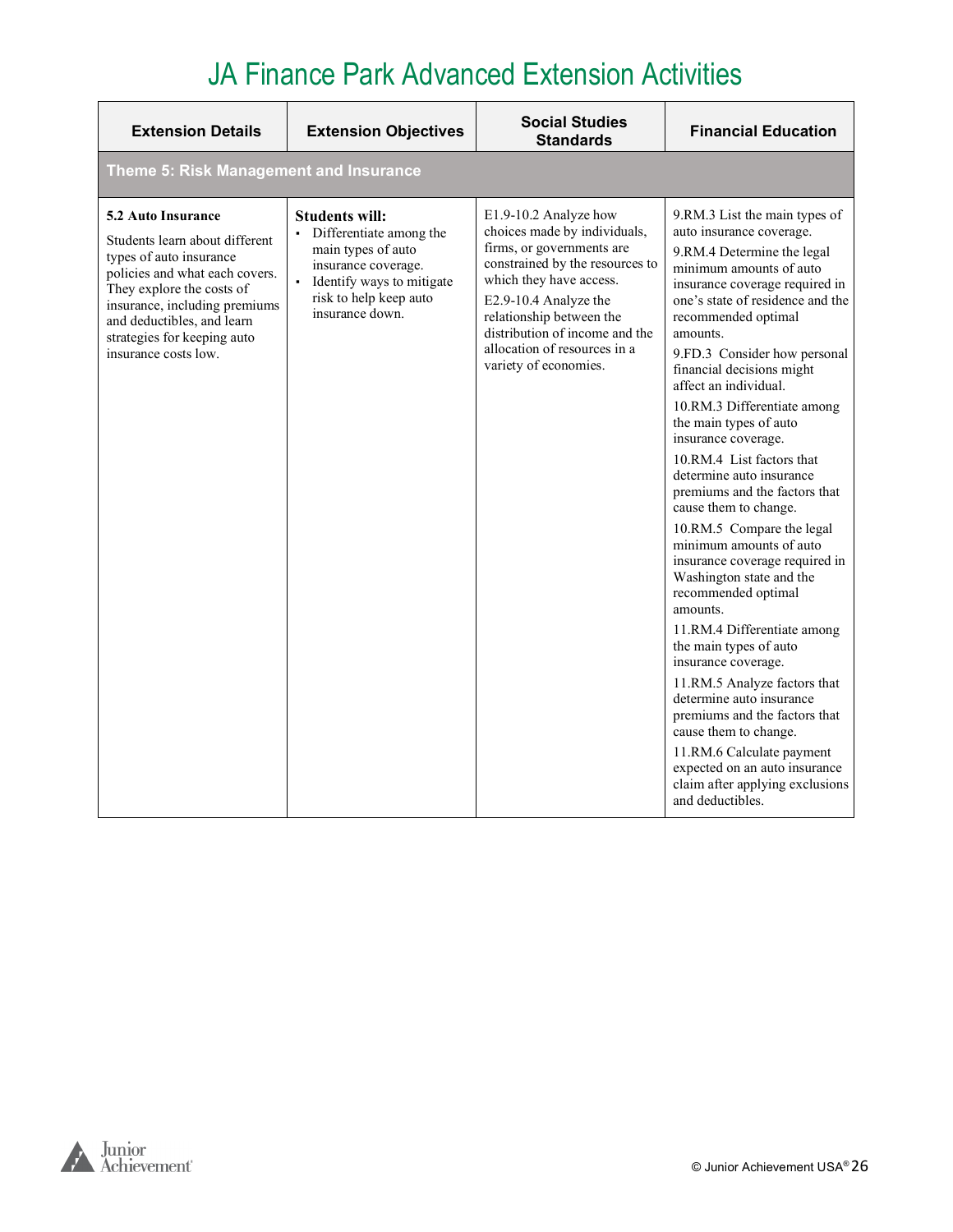| <b>Extension Details</b>                                                                                                                                                                                                                                                                        | <b>Extension Objectives</b>                                                                                                                           | <b>Social Studies</b><br><b>Standards</b>                                                                                                                                                                                                                                                        | <b>Financial Education</b>                                                                                                                                                                                                                                                                                                                                                                                                                                                                |
|-------------------------------------------------------------------------------------------------------------------------------------------------------------------------------------------------------------------------------------------------------------------------------------------------|-------------------------------------------------------------------------------------------------------------------------------------------------------|--------------------------------------------------------------------------------------------------------------------------------------------------------------------------------------------------------------------------------------------------------------------------------------------------|-------------------------------------------------------------------------------------------------------------------------------------------------------------------------------------------------------------------------------------------------------------------------------------------------------------------------------------------------------------------------------------------------------------------------------------------------------------------------------------------|
| 5.3 Mortgages<br>Students learn the basics about<br>mortgages, including what a<br>mortgage payment consists of<br>and the initial expenses for<br>obtaining a mortgage. They<br>explore different types of<br>mortgages and compare fixed-<br>rate, adjustable-rate, and<br>balloon mortgages. | <b>Students will:</b><br>Explain the expenses<br>associated with taking out a<br>mortgage.<br>Differentiate among<br>different types of<br>mortgages. | E1.9-10.2 Analyze how<br>choices made by individuals,<br>firms, or governments are<br>constrained by the resources to<br>which they have access.<br>E2.9-10.4 Analyze the<br>relationship between the<br>distribution of income and the<br>allocation of resources in a<br>variety of economies. | 11.SS.8 Demonstrate how to<br>use comparison shopping skills<br>to buy or finance a major<br>purchase.<br>11.CD.4 Identify loan options<br>for paying for a major<br>purchase.<br>12.SS.13 Compare the<br>advantages and disadvantages<br>of owning a house versus<br>renting a house.<br>12.CD.7 Differentiate between<br>adjustable- and fixed-rate<br>mortgages.<br>12.FD.7 Analyze how sales<br>and property taxes affect<br>financial decisions, such as<br>buying a car or a house. |